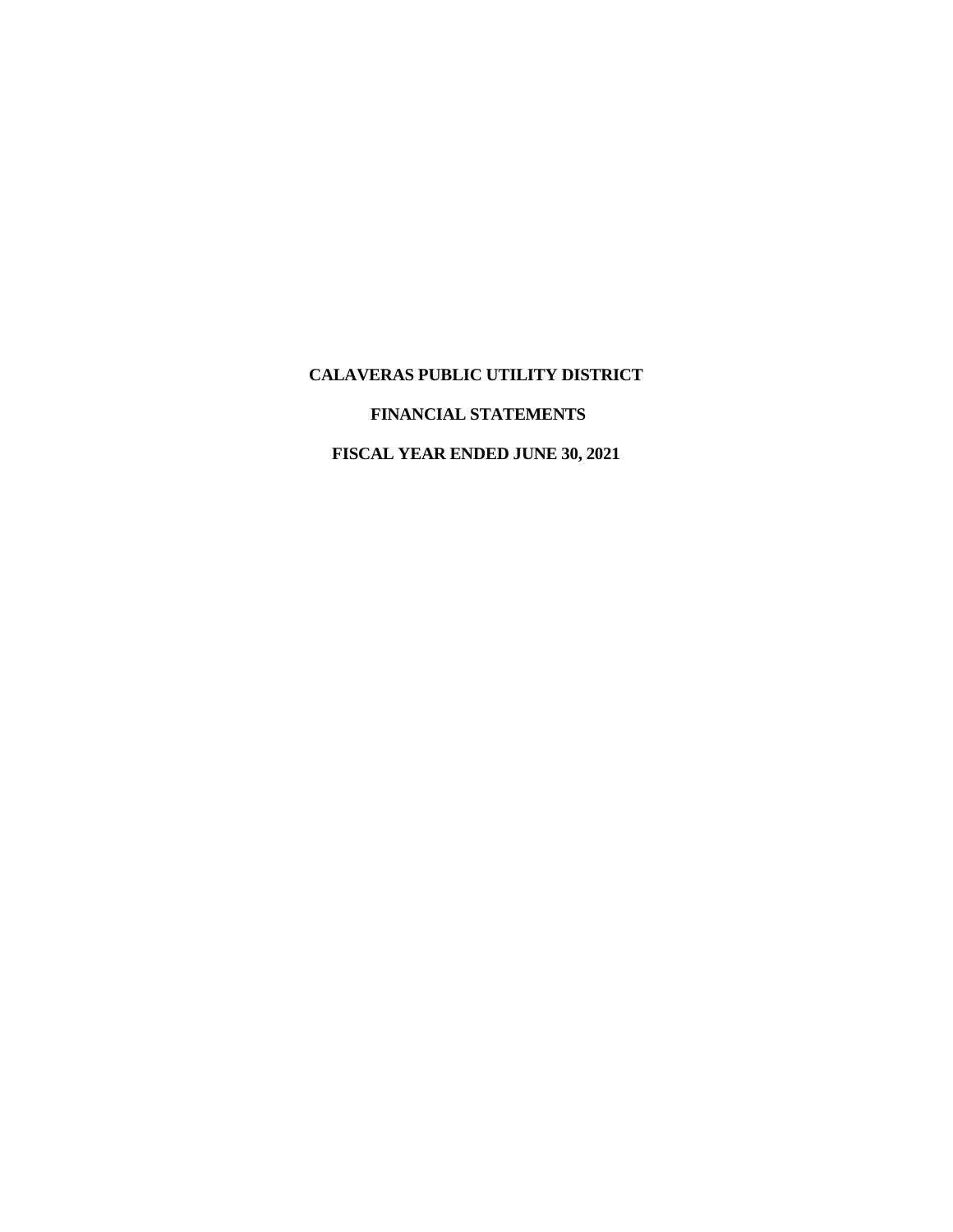# **TABLE OF CONTENTS**

| Independent Auditor's Report <b>Manual Accord 2018</b> 12 and 2018 12 and 2018 12 and 2018 12 and 2018 12 and 2018 12 and 2018 12 and 2018 12 and 2018 12 and 2018 12 and 2018 12 and 2018 12 and 2018 12 and 2018 12 and 2018 12 a |  |
|-------------------------------------------------------------------------------------------------------------------------------------------------------------------------------------------------------------------------------------|--|
| <b>Basic Financial Statements</b>                                                                                                                                                                                                   |  |
|                                                                                                                                                                                                                                     |  |
|                                                                                                                                                                                                                                     |  |
|                                                                                                                                                                                                                                     |  |
| Fiduciary Fund                                                                                                                                                                                                                      |  |
|                                                                                                                                                                                                                                     |  |
| Statement of Changes in Fiduciary Net Position <b>Manual Community Contract Changes</b> 17                                                                                                                                          |  |
|                                                                                                                                                                                                                                     |  |
| <b>Required Supplementary Information:</b>                                                                                                                                                                                          |  |
|                                                                                                                                                                                                                                     |  |
| <b>Schedule of District Contributions</b>                                                                                                                                                                                           |  |
| Other Postemployment Benefits (OPEB) Plan Schedule of Changes                                                                                                                                                                       |  |
|                                                                                                                                                                                                                                     |  |
|                                                                                                                                                                                                                                     |  |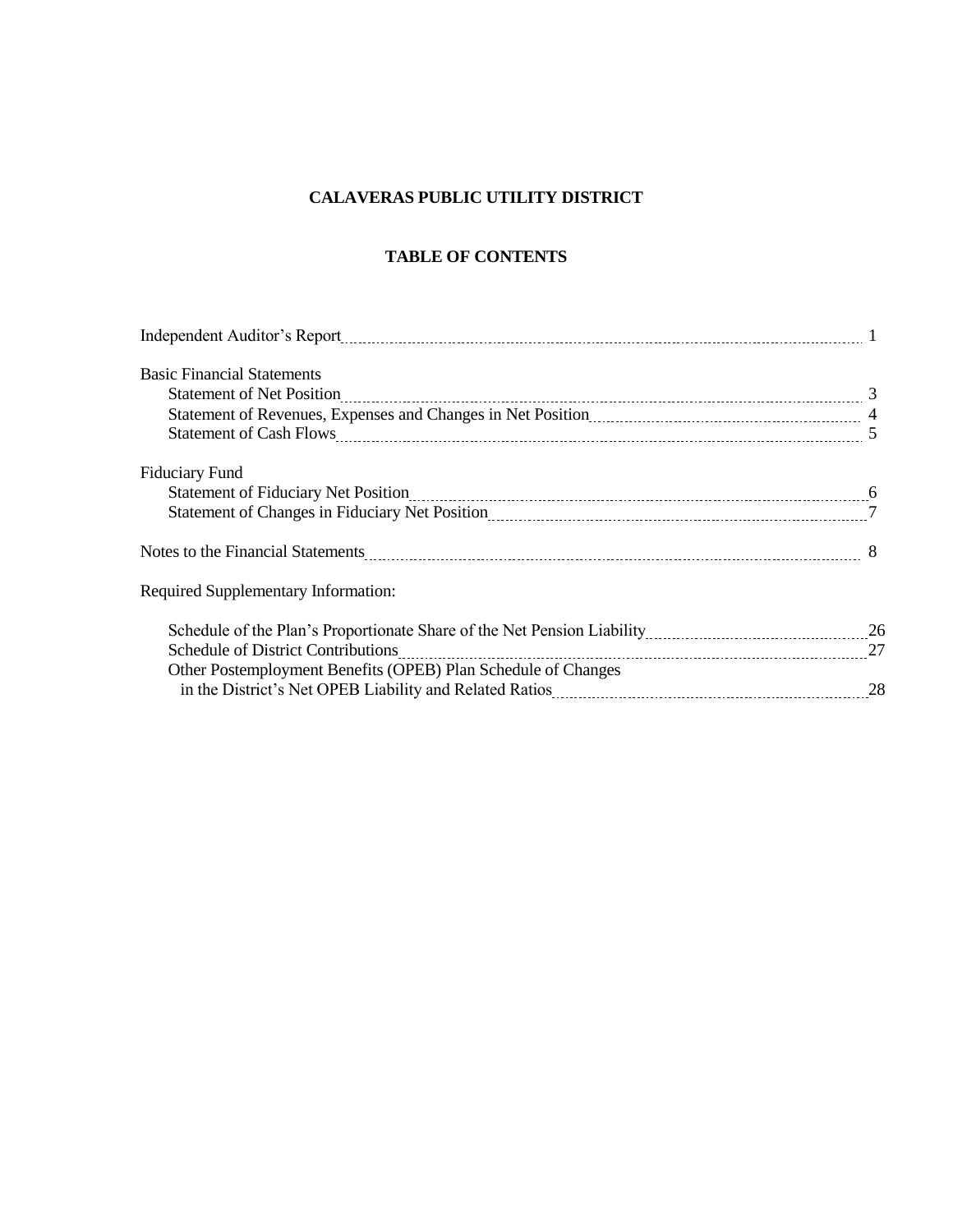# LARRY BAIN, CPA

An Accounting Corporation

2148 Frascati Drive, El Dorado Hills, CA / 916.601-8894 [lpbain@sbcglobal.net](mailto:auditor@marcello-cpa.com)

#### **INDEPENDENT AUDITOR'S REPORT**

Board of Directors Calaveras Public Utility District San Andreas, CA

We have audited the accompanying business-type activities and the fiduciary fund of the Calaveras Public Utility District as of and for the year ended June 30, 2021, and the related notes to the financial statements, which collectively comprise the District's basic financial statements as listed in the table of contents,.

#### **Management's Responsibility for the Financial Statements**

Management is responsible for the preparation and fair presentation of these financial statements in accordance with accounting principles generally accepted in the United States of America; this includes the design, implementation and maintenance of internal control relevant to the preparation and fair presentation of financial statements that are free from material misstatement, whether due to fraud or error.

#### **Auditors' Responsibility**

Our Responsibility is to express an opinion on these financial statements based on our audit. We conducted our audit in accordance with auditing standards generally accepted in the United States of America. Those standards require that we plan and perform the audit to obtain reasonable assurance about whether the financial statements are free of material misstatement.

An audit includes performing procedures to obtain audit evidence about the amounts and disclosures in the financial statements. The procedures selected depend on the auditor's judgment, including the assessment of the risks of material misstatement of the financial statements, whether due to fraud or error. In making those risk assessments, the auditor considers internal control relevant to the District's preparation and fair presentation of the financial statements in order to design audit procedures that are appropriate in the circumstances, but not for the purpose of expressing an opinion on the effectiveness of the District's internal control. Accordingly, we express no such opinion. An audit also includes evaluating the appropriateness of accounting policies used and the reasonableness of significant accounting estimates made by management, as well as evaluating the overall financial statement presentation.

We believe that the audit evidence we have obtained is sufficient and appropriate to provide a basis for our audit opinion.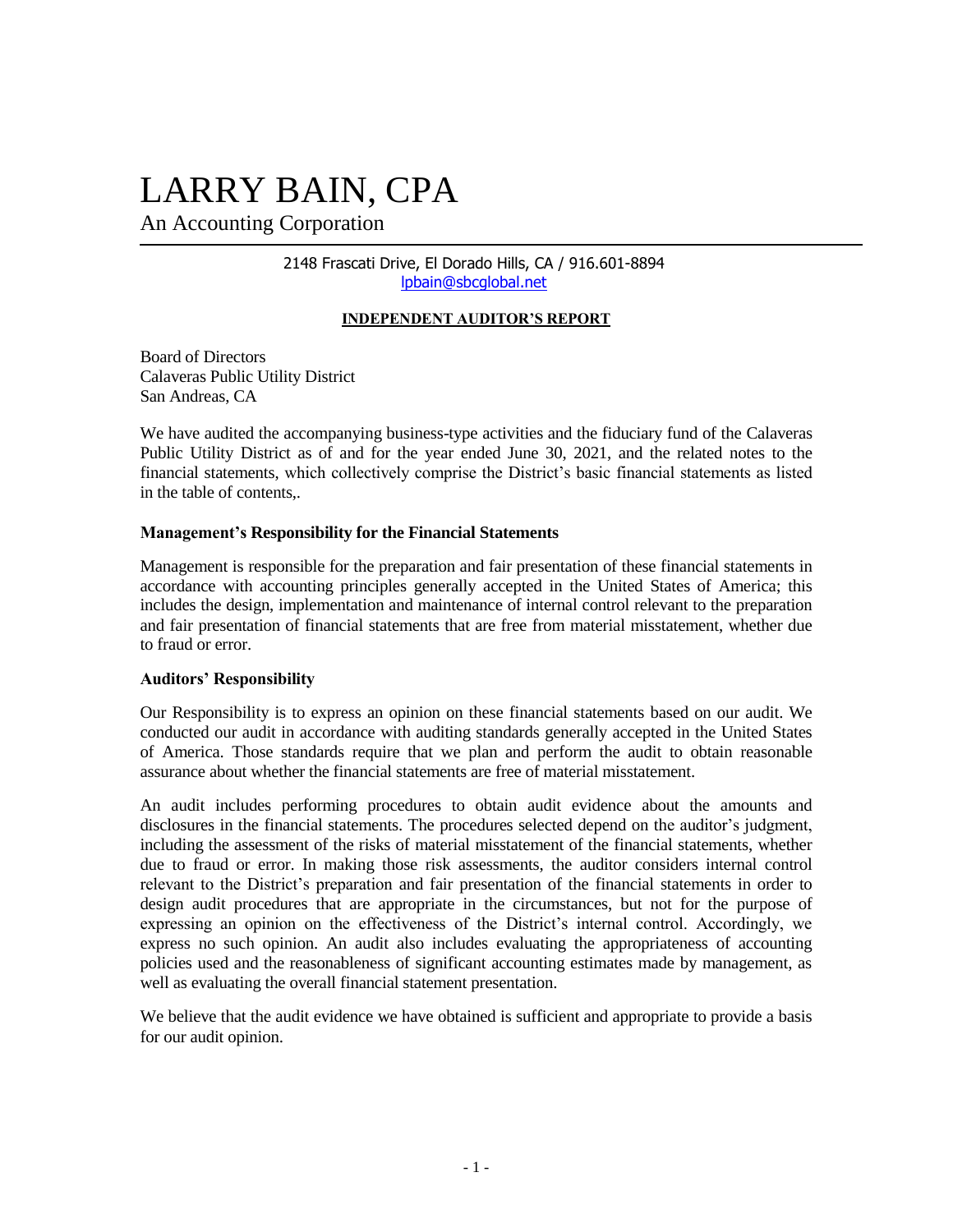#### **Opinion**

In our opinion, the financial statements referred to above present fairly, in all material respects the financial position of the business-type activities and the fiduciary fund of the Calaveras Public Utility District as of June 30, 2021, and the changes in financial position and the results of its cash flows for the year then ended in accordance with accounting principles generally accepted in the United States of America.

#### **Other Matters**

#### *Required Supplementary Information*

The Calaveras Public Utility District has not presented the Management Discussion and Analysis that accounting principles generally accepted in the United States has determined is necessary to supplement, although not required to be part of, the basic financial statements.

The required supplementary information other than MD&A, as listed in the table of contents on page 26 as Schedule of the Plan's Proportionate Share of the Net Pension Liability, page 27 as Schedule of District Contributions and page 28 as the District's Other Postemployment Benefits (OPEB) Plan Schedule of Changes in the District's Net OPEB Liability and Related Ratios, is presented to supplement the basic financial statements. Such information, although not a part of the basic financial statements, is required by the Governmental Accounting Standards Board (GASB), who considers it to be an essential part of financial reporting for placing the basic financial statements in an appropriate operational, economic, or historical context. We have applied certain limited procedures to the required supplementary information in accordance with auditing standards generally accepted in the United States of America, which consisted of inquiries of management about the methods of preparing the information and comparing the information for consistency with management's responses to our inquiries, the basic financial statements, and other knowledge we obtained during our audit of the basic financial statements. We do not express an opinion or provide any assurance on the information because the limited procedures do not provide us with sufficient evidence to express an opinion or provide any assurance.

*Larry Bain, CPA, An Accounting Corporation* March 10, 2022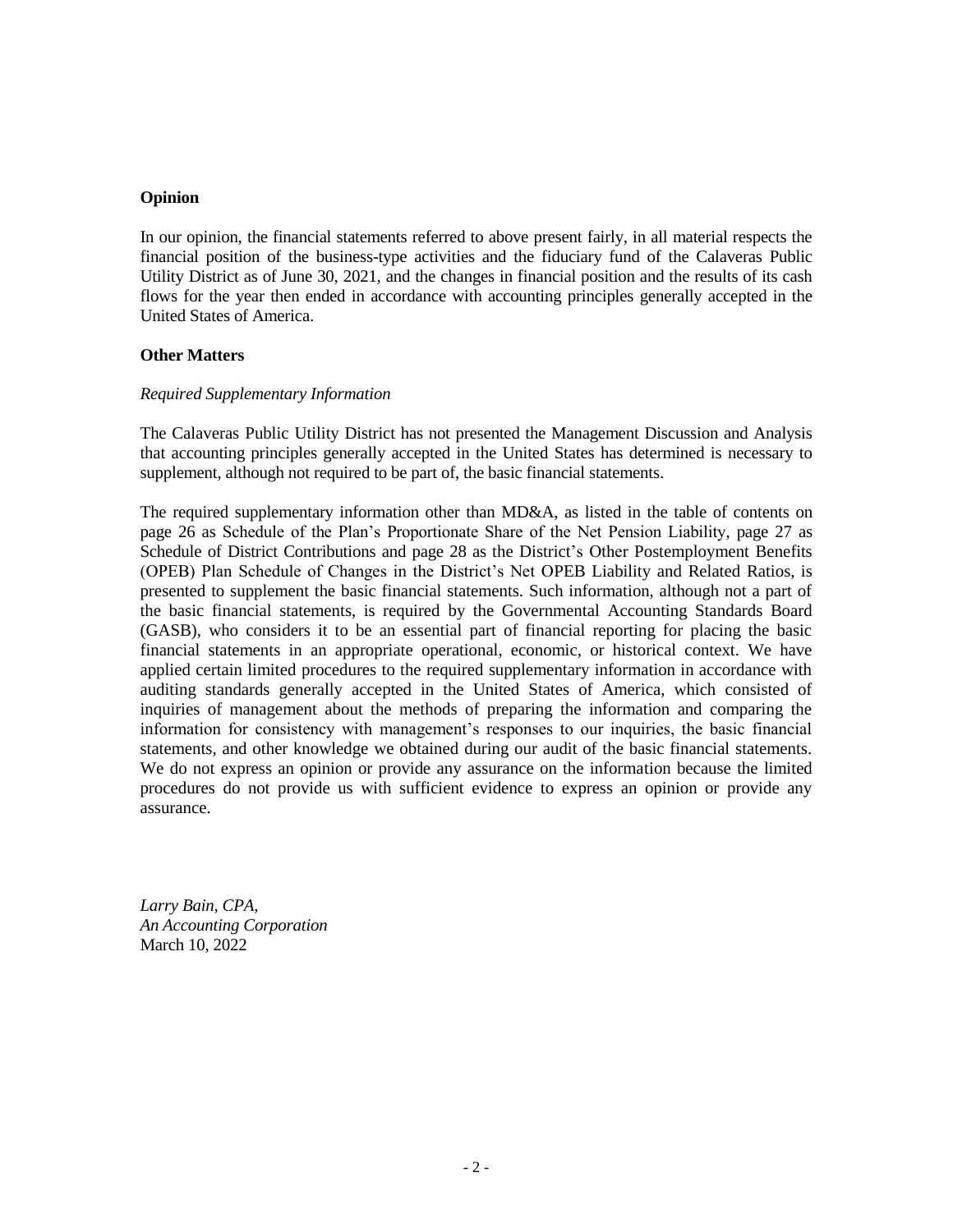#### **STATEMENT OF NET POSITION JUNE 30, 2021**

| <b>Current Assets</b>                                  |                  |
|--------------------------------------------------------|------------------|
| Cash                                                   | \$<br>1,779,990  |
| Investments                                            | 4,341,399        |
| Accounts receivable                                    | 238,674          |
| Grants receivable                                      | 190,290          |
| Interest receivable                                    | 2,434            |
| Prepaid accounts                                       | 66,998           |
| Deposits-ACWA                                          | 11,706           |
| Total current assets                                   | 6,631,491        |
| <b>Noncurrent Assets</b>                               |                  |
| Capital assets                                         |                  |
| Nondepreciable capital assets                          |                  |
| Land                                                   | 150,436          |
| Construction in progress                               | 579,957          |
| Depreciable capital assets                             |                  |
| Building and improvements                              | 337,953          |
| Dam                                                    | 270,529          |
| Pumping equipment                                      | 1,480,730        |
| Treatment                                              | 4,428,260        |
| Transmission and distribution                          | 8,614,717        |
| General                                                | 78,199           |
| Less accumulated depreciation                          | (7,454,483)      |
| Total depreciable capital assets-net                   | 7,755,905        |
| Total capital assets (net of accumulated depreciation) | 8,486,298        |
| Total noncurrent assets                                | 8,486,298        |
| Total assets                                           | 15, 117, 789     |
| Deferred Outflows of Resources                         |                  |
| Deferred outflows-pension                              | 285,297          |
| Deferred outflows-OPEB                                 | 78,279           |
| Total deferred outflows of resources                   | 363,576          |
| <b>Current Liabilities</b>                             |                  |
| Accrued expenses                                       | 103,874          |
| Current portion-long term liabilities                  | 92,906           |
| Total current liabilities                              | 196,780          |
| <b>Noncurrent Liabilities</b>                          |                  |
| Compensated absences                                   | 13,605           |
| Note payable                                           | 1,957,469        |
| Net pension liability                                  | 1,332,360        |
| Net OPEB liability                                     | 378,247          |
| Total long-term liabilities                            | 3,681,681        |
| <b>Total</b> liabilities                               | 3,878,460        |
| Deferred Inflows of Resources                          |                  |
| Deferred inflows-pension                               | 97,287           |
| Deferred inflows-OPEB                                  | 106,179          |
| Total deferred inflows of resources                    | 203,466          |
| <b>Net Position</b>                                    |                  |
| Net investment in capital assets                       | 8,393,393        |
| Unrestricted                                           | 3,006,047        |
| Total net position                                     | \$<br>11,399,439 |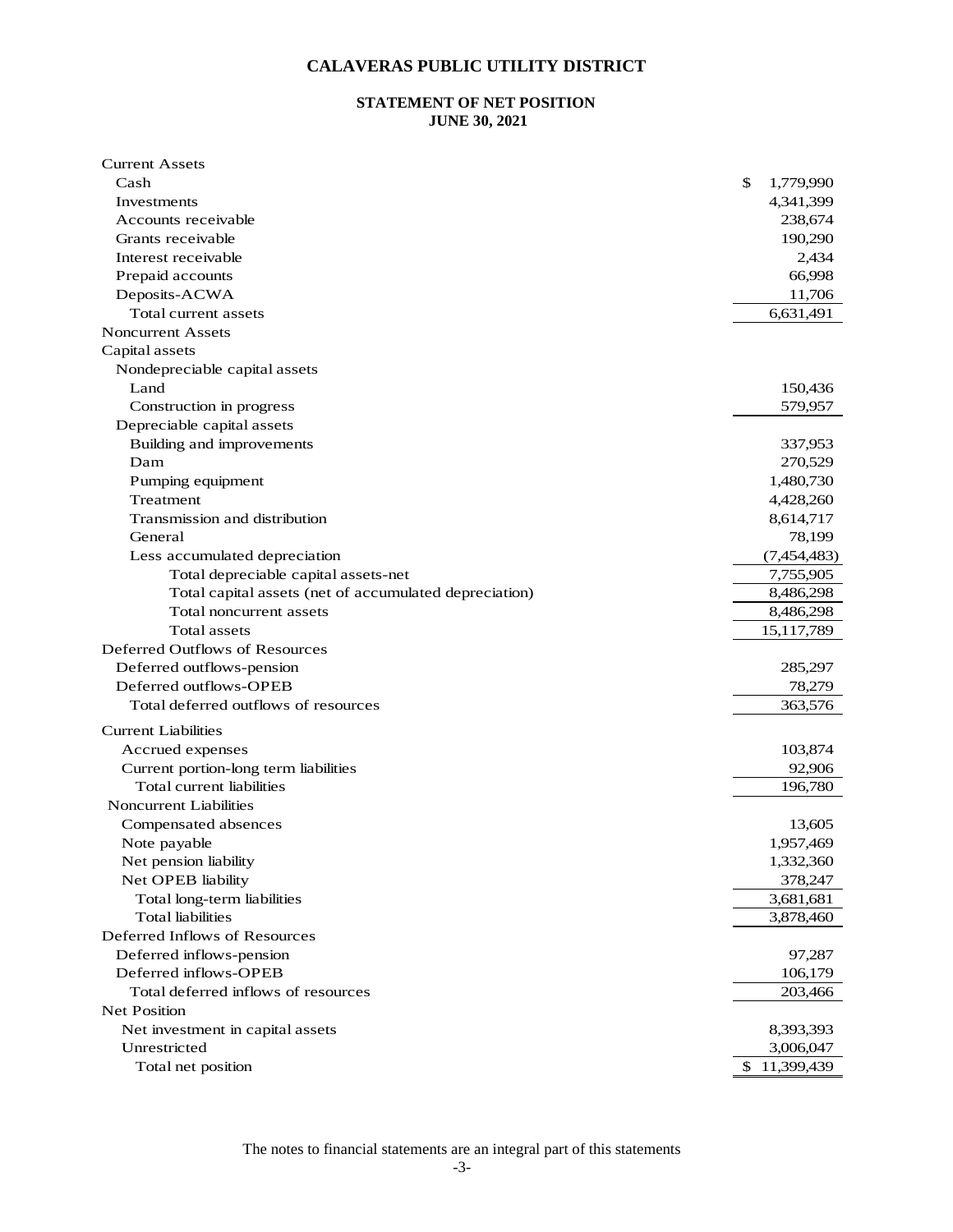#### **STATEMENT OF REVENUES, EXPENSES, AND CHANGES IN NET POSITION FOR THE FISCAL YEAR ENDED JUNE 30, 2021**

| Operating revenue                      |                  |
|----------------------------------------|------------------|
| Water sales                            | \$<br>2,193,886  |
| Hydro electric charges                 | 72,130           |
| Hookup fees                            | 77,360           |
| Total operating revenues               | 2,343,376        |
| Operating expenses                     |                  |
| Source of supply                       |                  |
| Hydro expense                          | 26,331           |
| Pumping                                | 134,383          |
| Water treatment                        | 133,567          |
| Transmission and distribution          | 869,842          |
| Administration and general             | 1,060,835        |
| Depreciation                           | 351,301          |
| Total operating expenses               | 2,576,259        |
| Operating income (loss)                | (232, 883)       |
| Nonoperating revenue (expenses)        |                  |
| Interest income                        | 38,434           |
| Rents and leases                       | 29,553           |
| Other                                  | 49,926           |
| Grant revenue                          | 393,458          |
| County taxes                           | 132,282          |
| Bond issuance cost                     | (35,000)         |
| Nonoperating revenues (expenses)       | 608,653          |
| Decrease in net position               | 375,770          |
| Net position, beginning of fiscal year | 11,023,669       |
| Net position, end of fiscal year       | \$<br>11,399,439 |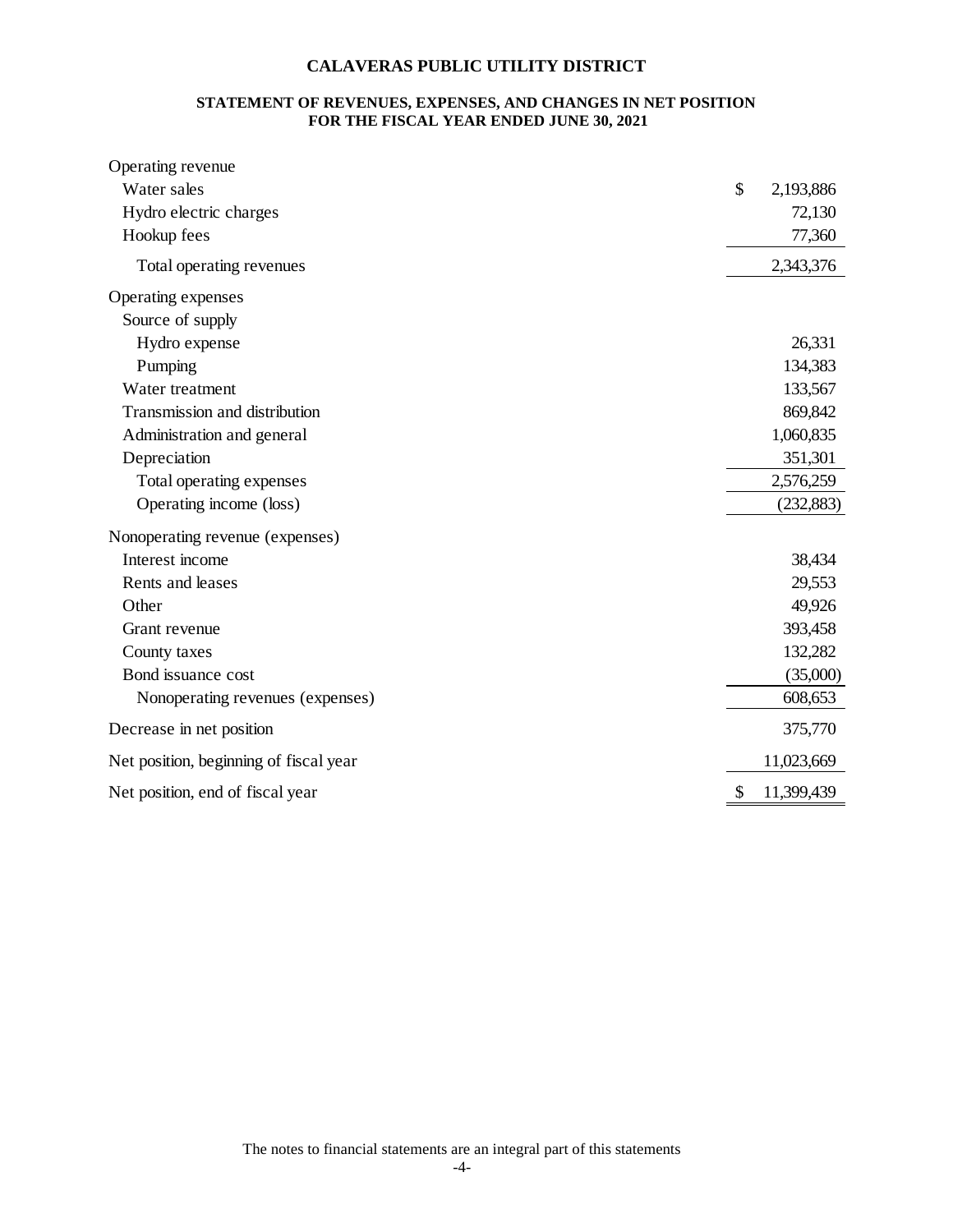### **STATEMENT OF CASH FLOWS FOR THE FISCAL YEAR ENDED JUNE 30, 2021**

| Cash flows from operating activities:                             |                 |
|-------------------------------------------------------------------|-----------------|
| Cash receipts from customers                                      | \$2,323,327     |
| Cash payments to suppliers for goods and services                 | (1,242,997)     |
| Cash payments to employees for services and benefits              | (953, 176)      |
| Net cash provided by operating activities                         | 127,154         |
| Cash flows from noncapital and related financing activities:      |                 |
| Proceeds from property tax and assessments                        | 132,282         |
| Proceeds from rents and leases                                    | 29,553          |
| Proceeds from miscellaneous items                                 | 49,926          |
| Net cash provided by noncapital financing activities              | 211,761         |
| Cash flows from capital and related financing activities:         |                 |
| Additions to capital assets                                       | (846,205)       |
| Proceeds of debt                                                  | 2,000,000       |
| Proceeds from grant reimbursements                                | 203,168         |
| Net cash provided by capital and related financing activities     | 1,356,963       |
| Cash flows from investing activities:                             |                 |
| Interest received on investments                                  | 47,094          |
| Net increase (decrease) in cash and cash equivalents              | 1,742,972       |
| Cash and cash equivalents, beginning of fiscal year               | 4,378,417       |
| Cash and cash equivalents, end of fiscal year                     | \$6,121,389     |
| Reconciliation of cash and cash equivalents to the balance sheet: |                 |
| Cash                                                              | \$1,779,990     |
| Investments                                                       | 4,341,399       |
| Cash and cash equivalents, end of fiscal year                     | \$ 6,121,389    |
| Reconciliation of operating income (loss) to                      |                 |
| net cash provided by operating activities                         |                 |
| Operating income (loss)                                           | \$<br>(232,883) |
| Adjustments to reconcile operating income (loss) to               |                 |
| net cash provided by operating activities:                        |                 |
| Depreciation                                                      | 351,301         |
| Changes in assets and liabilities:                                |                 |
| Accounts receivable                                               | 4,951           |
| Prepaid expenses                                                  | 11,148          |
| Deposits                                                          |                 |
| Accrued expenses                                                  | (67, 629)       |
| Deferred revenue                                                  | (25,000)        |
| <b>OPEB</b> liability                                             | (11, 473)       |
| GASB 68-pension adjustments                                       | 97,788          |
| Compensated absences                                              | (1,049)         |
| Net cash provided by operating activities                         | 127,154<br>\$   |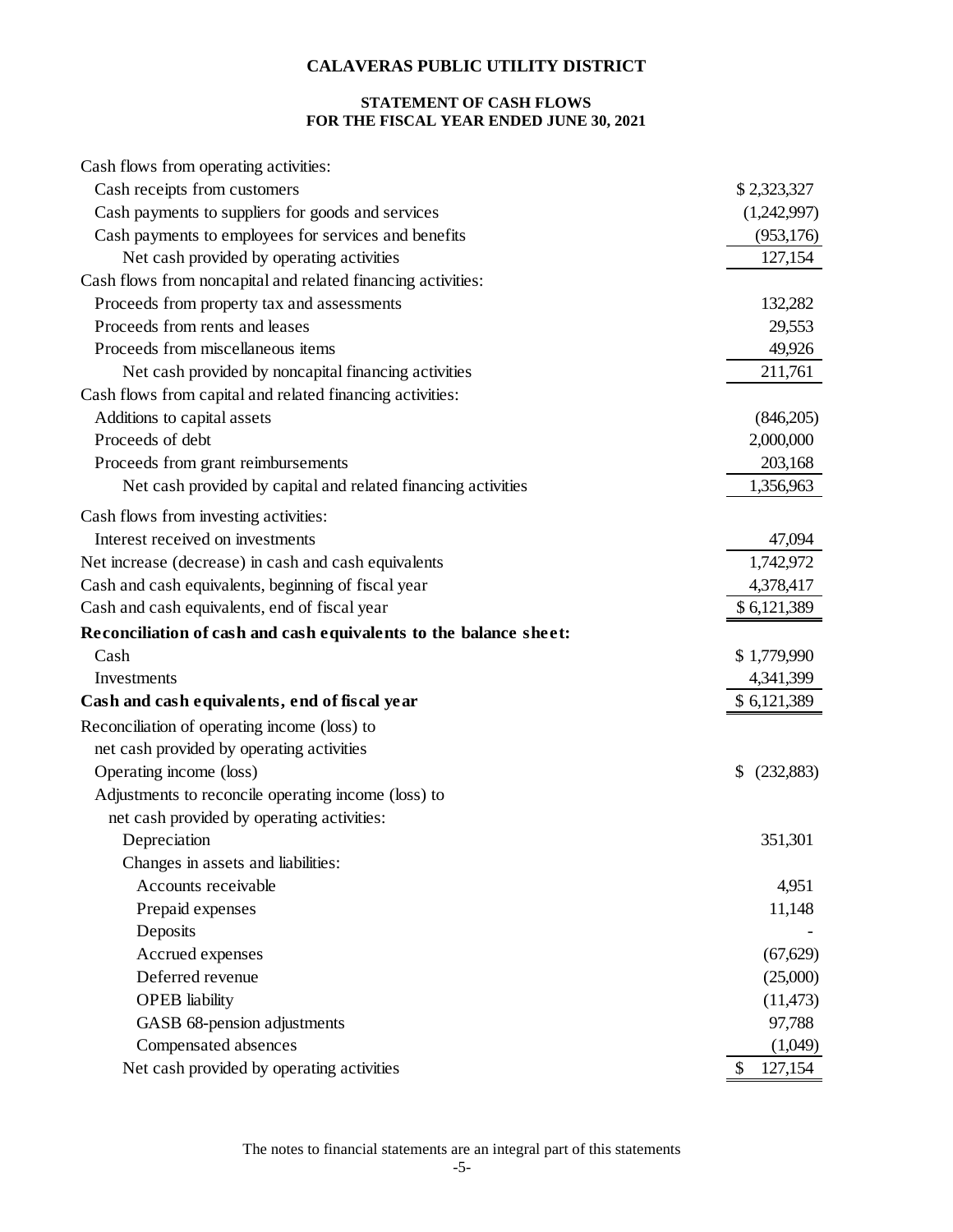#### **STATEMENT OF FIDUCIARY NET POSITION FIDUCIARY FUND FOR THE FISCAL YEAR ENDED JUNE 30, 2021**

|                                 | <b>CERBT OPEB</b><br><b>Trust Fund</b> |
|---------------------------------|----------------------------------------|
| Assets                          |                                        |
| Cash and investments            | 1,215,621<br>S                         |
| <b>Total Assets</b>             | 1,215,621<br>S                         |
| <b>Net Position</b>             |                                        |
| Held in trust for OPEB benefits | 1,215,621<br>S                         |

The notes to financial statements are an integral part of this statements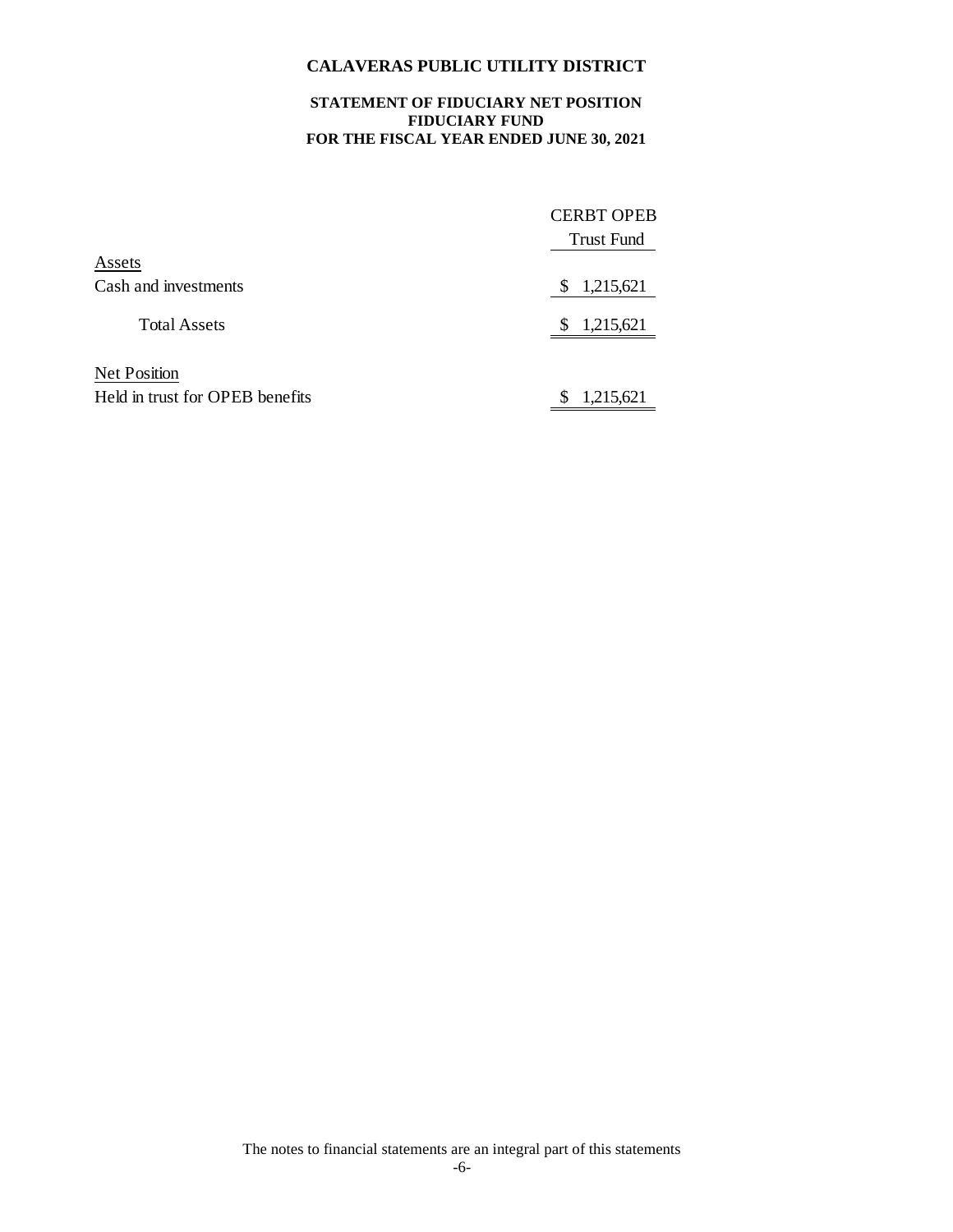#### **STATEMENT OF CHANGES IN FIDUCIARY NET POSITION FIDUCIARY FUND FOR THE FISCAL YEAR ENDED JUNE 30, 2021**

|                                             | <b>CERBT OPEB</b><br><b>Trust Fund</b> |           |  |
|---------------------------------------------|----------------------------------------|-----------|--|
| Additions:                                  |                                        |           |  |
| <b>Employer contributions</b>               | \$                                     |           |  |
| Total contributions                         |                                        |           |  |
| Investment income (loss):                   |                                        |           |  |
| Net adjustment to fair value of investments |                                        | 261,654   |  |
| Total additions (deductions)                |                                        | 261,654   |  |
| Change in plan net position                 |                                        | 261,654   |  |
| Net Position:                               |                                        |           |  |
| Held in trust for OPEB benefits:            |                                        |           |  |
| Beginning of fiscal year                    |                                        | 953,967   |  |
| End of fiscal year                          |                                        | 1,215,621 |  |

The notes to financial statements are an integral part of this statements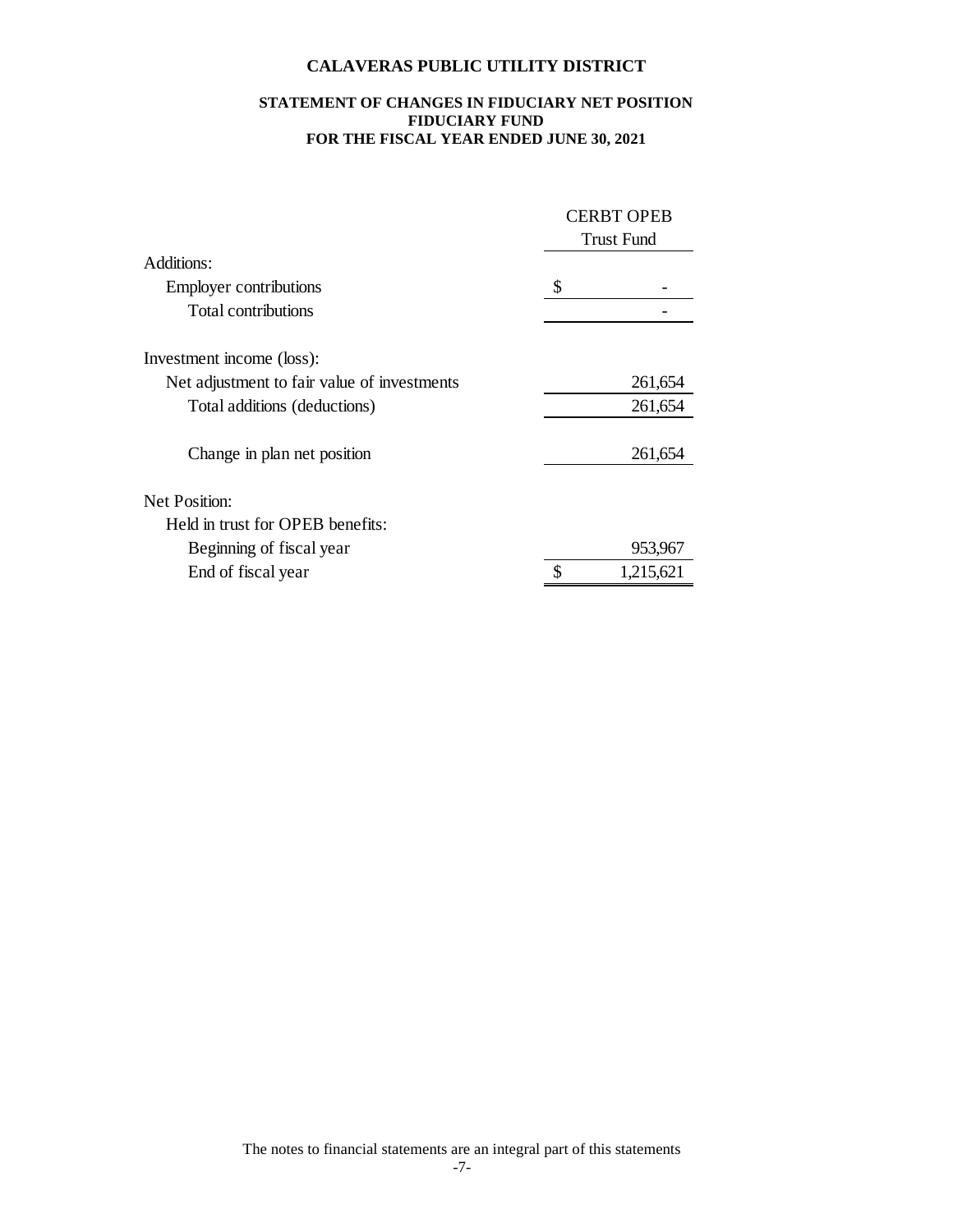#### **NOTES TO THE FINANCIAL STATEMENTS JUNE 30, 2021**

#### Note 1: Summary of Significant Accounting Policies

The Calaveras Public Utility District operates under the Public Utility District Act, Division 7, of the Public Utilities Code, State of California. The Act permits formation of multipurpose government agencies to provide public services on a regional basis. In accordance with the Act, voters approved creating the Calaveras Public Utility District to provide domestic water to unincorporated communities of San Andreas and Mokelumne Hill. The District's governing body is a Board of Directors comprised of 5 members with 4 year staggered terms.

#### A. Reporting Entity

The District has defined its reporting entity in accordance with U.S. generally accepted accounting principles, which provides guidance for determining which governmental activities, organizations, and functions should be included in the reporting entity. In evaluating how to define the District for financial reporting purposes, management has considered all potential component units. The primary criterion for including a potential component unit within the reporting entity is the governing body's financial accountability. A primary governmental entity is financially accountable if it appoints a voting majority of a component unit's governing body and it is able to impose its will on the component unit, or if there is a potential for the component unit to provide specific financial benefits to, or impose specific financial burdens on, the primary government. A primary government may also be financially accountable if a component unit is fiscally dependent on the primary governmental entity regardless of whether the component unit has a separately elected governing board, a governing board appointed by a higher level of government, or a jointly appointed board.

No operations of other entities met the aforementioned oversight criteria for inclusion or exclusion from the accompanying financial statements in accordance with GASB.

#### B. Basis of Presentation

The District's basic financial statements are prepared in conformity with accounting principles generally accepted in the United States of America. The Governmental Accounting Standards Board is the acknowledged standard setting body for establishing accounting and financial reporting standards followed by governmental entities in the United States of America.

#### Fund Financial Statements

The proprietary fund financial statements provide information about the District's funds. Separate statements for each fund category - *proprietary and fiduciary* - are presented. The emphasis of fund financial statements is on major individual funds, each of which is displayed in a separate column. All remaining funds are aggregated and reported as non-major funds.

Proprietary fund financial statements include a Statement of Net Position; a Statement of Revenues, Expenses, and Changes in Net Position; and a Statement of Cash Flows.

Proprietary funds are accounted for using the "*economic resources*" measurement focus and the accrual basis of accounting. Accordingly, all assets and liabilities (whether current or noncurrent) are included on the Statement of Net Position. The Statement of Revenues, Expenses, and Changes in Net Position presents increases (revenues) and decreases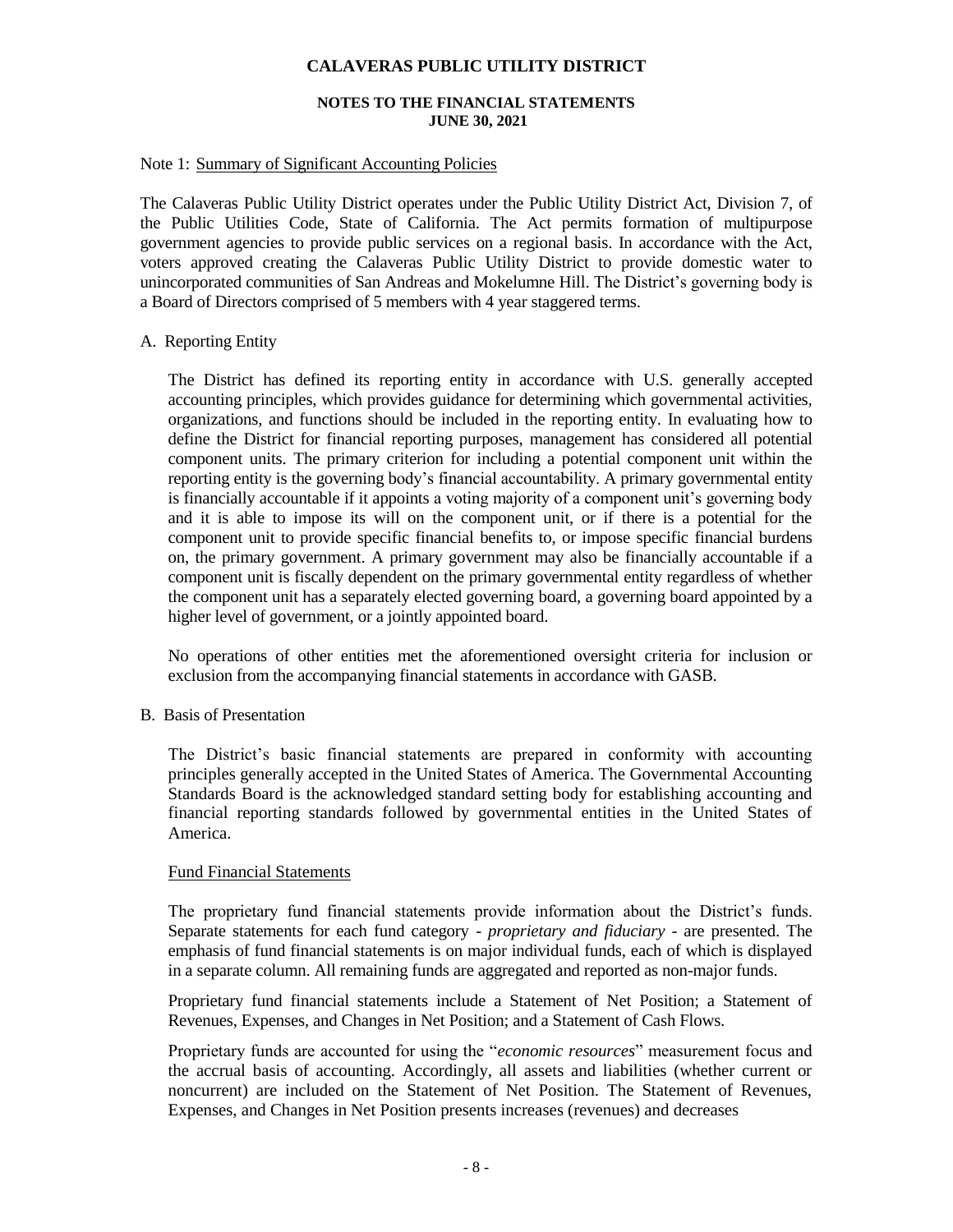#### **NOTES TO THE FINANCIAL STATEMENTS JUNE 30, 2021**

B. Basis of Presentation (Continued)

(expenses) in total Net Position. Under the accrual basis of accounting, revenues are recognized in the period in which they are earned while expenses are recognized in the period in which the liability is incurred.

Operating revenues in the proprietary funds are those revenues that are generated from the primary operation of the fund. All other revenues are reported as non-operating revenues. Operating expenses are those expenses that are essential to the primary operations of the fund. All other expenses are reported as non-operating expenses.

The District reports on the following proprietary fund:

#### Water Fund

This fund accounts for the activities of treating and distributing water to the residents in the District and the general operations.

The District reports the following fiduciary fund type:

The Fiduciary fund is used to account for assets held by the District in a trustee capacity or as an agent for individuals, private organizations, other governmental units, and/or other funds. Fiduciary funds use the "economic resources" measurement focus and the accrual basis of accounting.

#### CERBT OPEB Trust Fund

Accounts for accumulation of resources associated with the District's other post-employment benefits (OPEB) trust fund used for administration of health insurance for retirees.

C. Basis of Accounting

These financial statements are reported using the economic resources measurement focus and the accrual basis of accounting. Revenues are recorded when earned or, for property tax revenues, in the period for which levied. Expenses are recorded when a liability is incurred, regardless of the timing of related cash flows. Revenues from grants, entitlements and donations are recognized in the fiscal year in which all eligible requirements have been satisfied. This is a basis of accounting that conforms to accounting principles generally accepted in the United States of America.

#### D. Prepaid Expenses

Accounts for prepaid liability insurance, prepaid healthcare insurance and prepaid department of water resources dam fees.

#### E. Cash Equivalents

For purpose of the statement of cash flows, the District considers cash and cash equivalents as short term, highly liquid investments that are both readily convertible to known amounts of cash and so near their maturity that they present insignificant risk of changes in value because of changes in interest rates. This includes cash with Calaveras County and deposits with the State of California Local Agency Investment Fund (LAIF).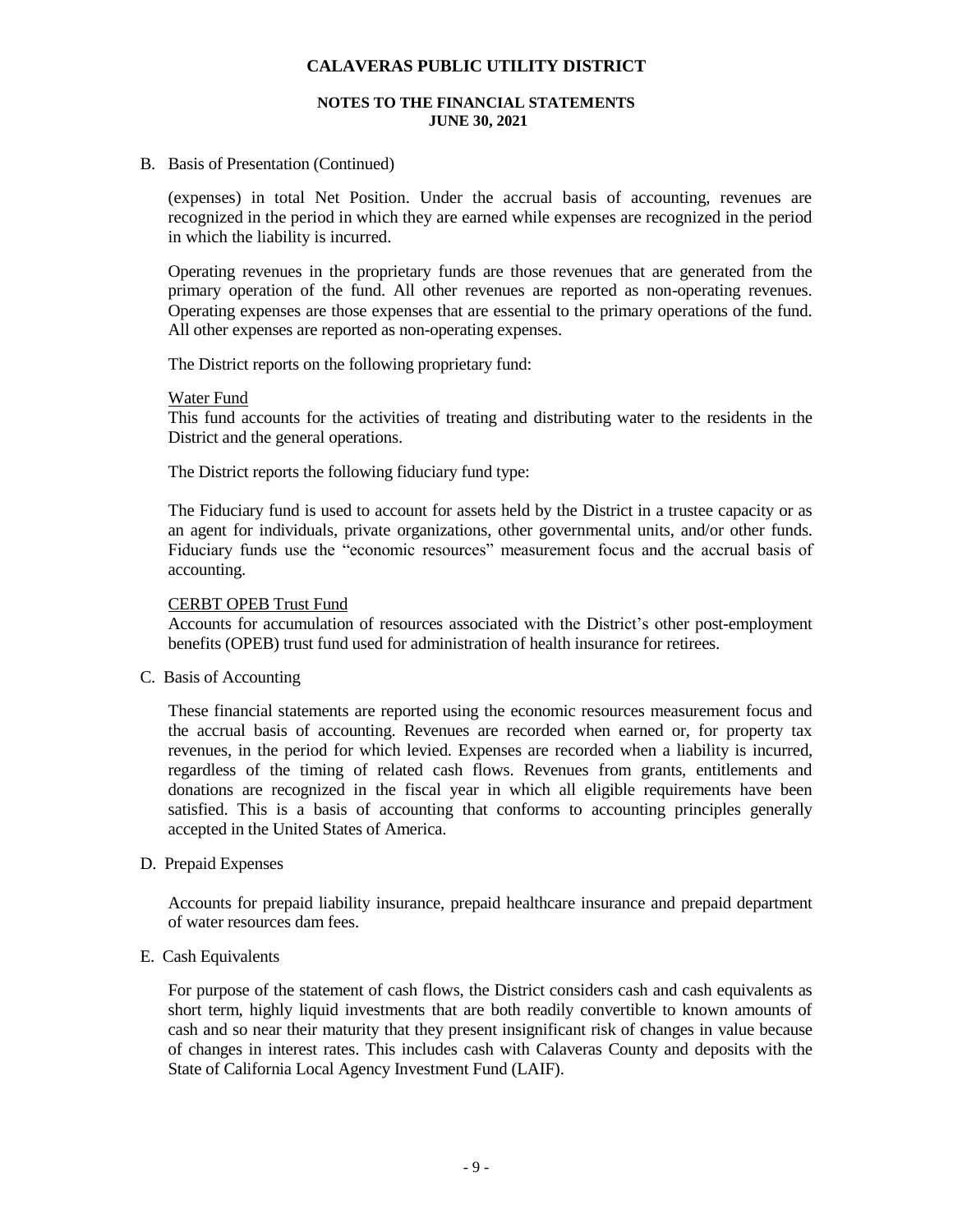#### **NOTES TO THE FINANCIAL STATEMENTS JUNE 30, 2021**

#### Note 1: Summary of Significant Accounting Policies (Continued)

F. Budgetary Reporting

The District prepares an annual operating and capital budget, which is approved and adopted by the Board of Directors. The budget serves as an approved plan to facilitate financial control and operational evaluation. California State law does not require formal adoption of appropriated budgets for enterprise funds.

G. Use of Estimates in the Preparation of Financial Statements:

The preparation of financial statements in conformity with U.S. generally accepted accounting principles requires management to make estimates and assumptions that affect the reported amounts of assets and liabilities and disclosure of contingent assets and liabilities at the date of the financial statements and the reported amount of revenues and expenses during the reporting period. Actual results could differ from those estimates.

H. Capital Contributions

Transmission and distribution system assets contributed to the District by installers are capitalized at the installers estimated cost, which approximates fair value at the time of the District's acquisition, and is recorded as capital contributions when received.

I. Estimated Insurance Liabilities

The District maintains an insurance policy with Association of California Water Agencies Joint Powers Insurance Authority (ACWA/JPIA) that provides limits of liability of for general liability, auto and an additional umbrella policy. The District also maintains workers compensation insurance through ACWA/JPIA, with a pooled self-insurance.

J. Net Position

Net position comprises the various net earnings from operating income, non-operating revenues and expenses and capital contributions. Net position is classified in the following three components:

*Net investment in capital assets*-This component of net position consists of capital assets, net of accumulated depreciation and reduced by the outstanding balances of any bonds, mortgages, notes or other borrowings that are attributable to the acquisition, construction or improvement of those assets. If there are significant unspent related debt proceeds at year-end, the portion of the debt attributable to the unspent proceeds is not included in the calculation of invested in capital assets, net of related debt. Rather, that portion of the debt is included in the same net position component as the unspent proceeds.

*Restricted-*This component of net position consists of constraints imposed by creditors (such as through debt covenants), grantors, contributors, or laws or regulations of other governments or constraints imposed by law through constitutional provisions or enabling legislation.

*Unrestricted net position-*This component of net position consists of net position that does not meet the definition of "restricted" or "investment in capital assets."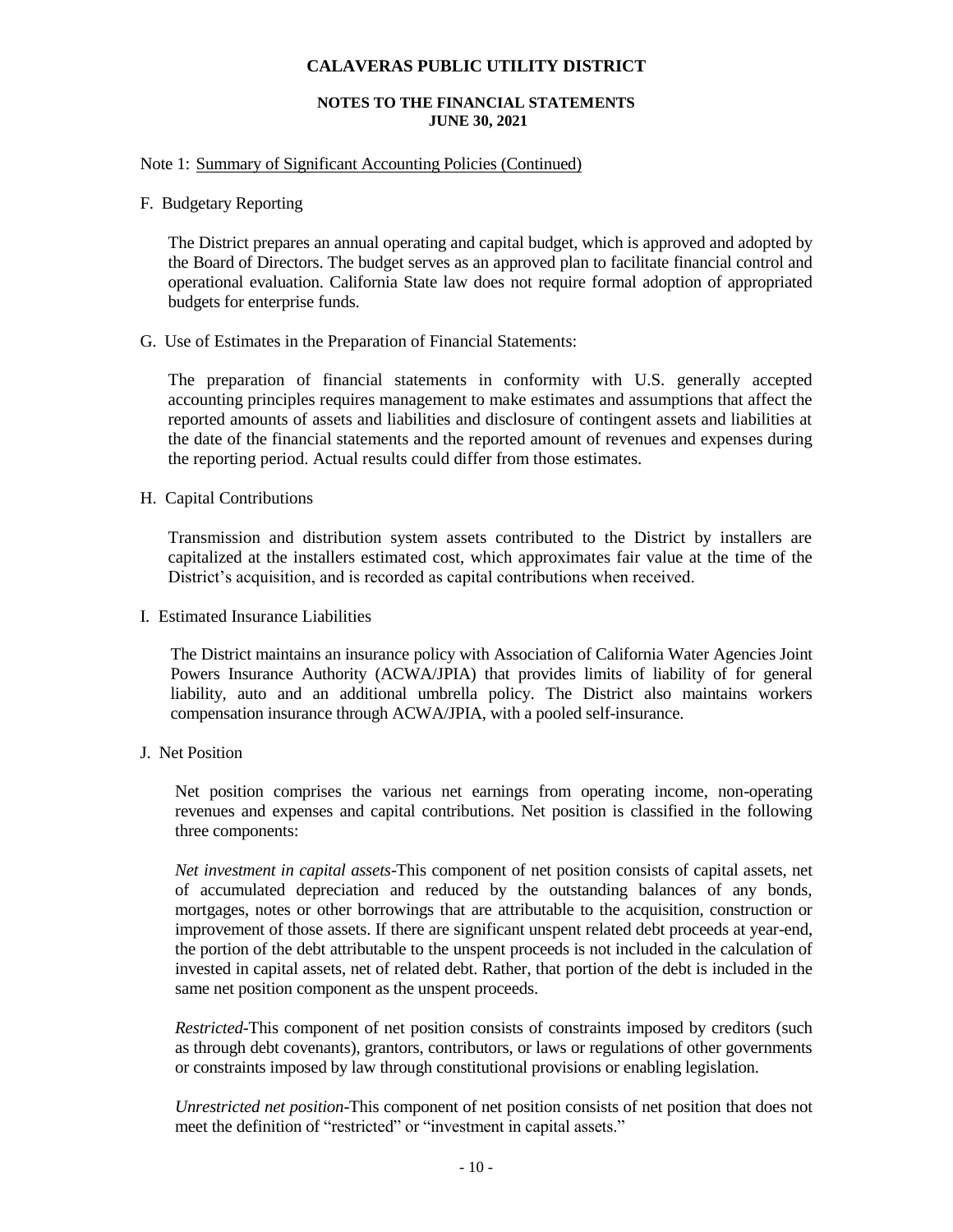#### **NOTES TO THE FINANCIAL STATEMENTS JUNE 30, 2021**

#### Note 1: Summary of Significant Accounting Policies (Continued)

K. Restricted and Unrestricted Resources:

When both restricted and unrestricted resources are available for use, the District uses restricted resources first, and then unrestricted resources as needed.

#### L. Compensated Absences

Compensated absences represent the vested portion of accumulated vacation. In accordance with GASB 16, the liability for accumulated leave includes all salary - related payments that are directly and incrementally connected with leave payments to employees.

#### M. Property Taxes

The District receives property taxes from Calaveras County, which has been assigned the responsibility for assessment, collections, and apportionment of property taxes for all taxing jurisdictions within the County. Secured property taxes are levied on January 1 for the following fiscal year and on which date it becomes a lien on real property. Secured property taxes are due in two installments on November 1 and February 1 and are delinquent after December 10 and April 10, respectively, for the secured roll. Based on a policy by the County called the Teeter Plan, 100% of the allocated taxes are transmitted by the County to the District, eliminating the need for an allowance for uncollectible taxes. The County, in return, receives all penalties and interest. Property taxes on the unsecured roll are due on the January 1 lien date and become delinquent if unpaid by August 31. Property tax revenues are recognized in the fiscal year they are received.

#### N. Capital Assets

Capital assets, recorded at historical cost or estimated historical cost if actual historical cost is not available. Capital assets include land, buildings, water system, equipment, office furniture and vehicles. Capital assets are defined by the District as assets with an initial, individual cost of more than \$5,000.

The costs of normal maintenance and repairs that do not add to the value of the asset or materially extend assets lives are not capitalized. Major outlays for capital assets and improvements are capitalized as projects are constructed. Depreciation is recorded on the straight-line basis over the useful life of the assets as follows:

| Assets                       | Useful Life   |
|------------------------------|---------------|
| Building and improvements    | $20-50$ years |
| Equipment and Infrastructure | $5-100$ years |

#### O. Pensions

For purposes of measuring the net pension liability and deferred outflows/inflows of resources related to pensions, and pension expense, information about the fiduciary net position of the District's California Public Employees' Retirement System (CalPERS) plans (Plans) and additions to/deductions from the Plans' fiduciary net position have been determined on the same basis as they are reported by CalPERS. For this purpose, benefit payments (including refunds of employee contributions) are recognized when due and payable in accordance with the benefit terms. Investments are reported at fair value.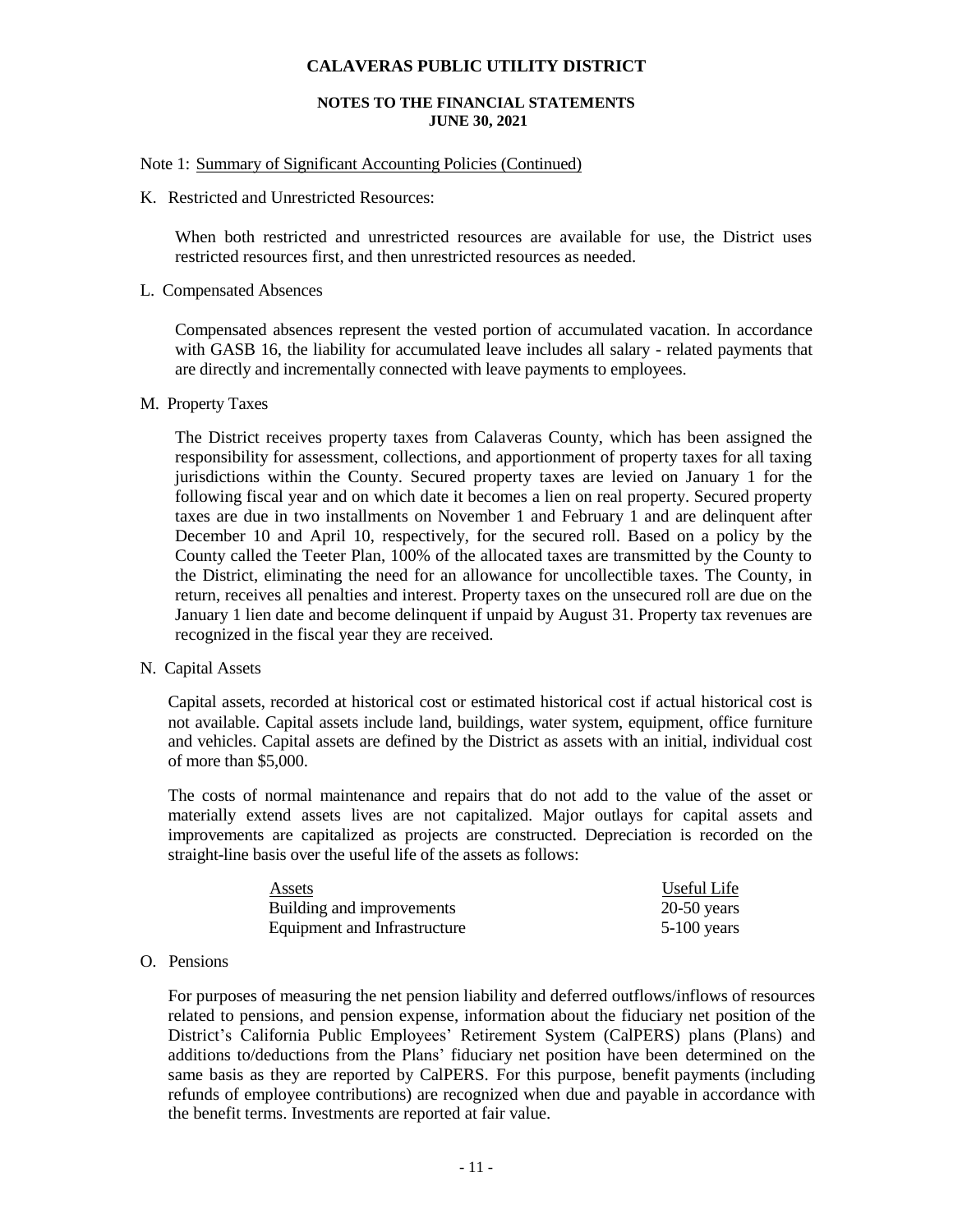#### **NOTES TO THE FINANCIAL STATEMENTS JUNE 30, 2021**

#### Note 2: Cash and Investments

Cash and investments are reported on the balance sheet as follows:

| Cash and investments       | 6,121,389 |
|----------------------------|-----------|
| Total cash and investments | 6,121,389 |

Cash and investments at June 30, 2021, consisted of the following:

| Checking                   | 1,779,740 |
|----------------------------|-----------|
| Petty cash                 | 250       |
| Certificates of deposit    | 1,353,296 |
| Calaveras County treasury  | 6,547     |
| LAIF                       | 2,981,556 |
| Total cash and investments | 6,121,389 |

A. Investments Authorized by the California Government Code and the Entity's Investment Policy

The table below identifies the **investment types** that are authorized for the Calaveras Public Utility District (District) by the California Government Code (or the District's investment policy, where more restrictive). The table also identifies certain provisions of the California Government Code (or the District's investment policy, where more restrictive) that address **interest rate risk, credit risk** and **concentration of credit risk**. This table does not address investments of debt proceeds held by bond trustees that are governed by the provisions of debt agreements of the District, rather than the general provisions of the California Government Code or the District investment policy.

|                                     |               | Maximum      | Maximum       |
|-------------------------------------|---------------|--------------|---------------|
| Authorized                          | Maximum       | Percentage   | Investment    |
| <b>Investment Type</b>              | Maturity      | of Portfolio | in One Issuer |
| Local agency bonds                  | 5 years       | None         | None          |
| U.S. treasury obligations           | 5 years       | None         | None          |
| State of California obligations     | 5 years       | None         | None          |
| U.S. agency securities              | 5 years       | None         | None          |
| Banker's acceptances                | 180 days      | 40%          | 30%           |
| Commercial paper                    | 270 days      | 40%          | 10%           |
| Negotiable CDs                      | 5 years       | 30%          | None          |
| Repurchase agreements               | 1 years       | None         | None          |
| Reverse repurchase agreements       | 92 days       | 20%          | None          |
| Medium term notes                   | 5 years       | 30%          | None          |
| Mutual/money market funds           | $5$ years $*$ | 20%          | 10%           |
| Collateralized bank deposits        | 5 years       | None         | None          |
| Mortgage pass-through securities    | 5 years       | 20%          | 15%           |
| Time deposits                       | 5 Years       | None         | None          |
| Local Agency Investment Fund (LAIF) | 5 years $*$   | None         | None          |

\* The five year maximum maturity can be extended by the Board of Directors. Also, the maximum maturity can be extended if the funds are reserved for bond, COP or note payments to coincide with the required repayments.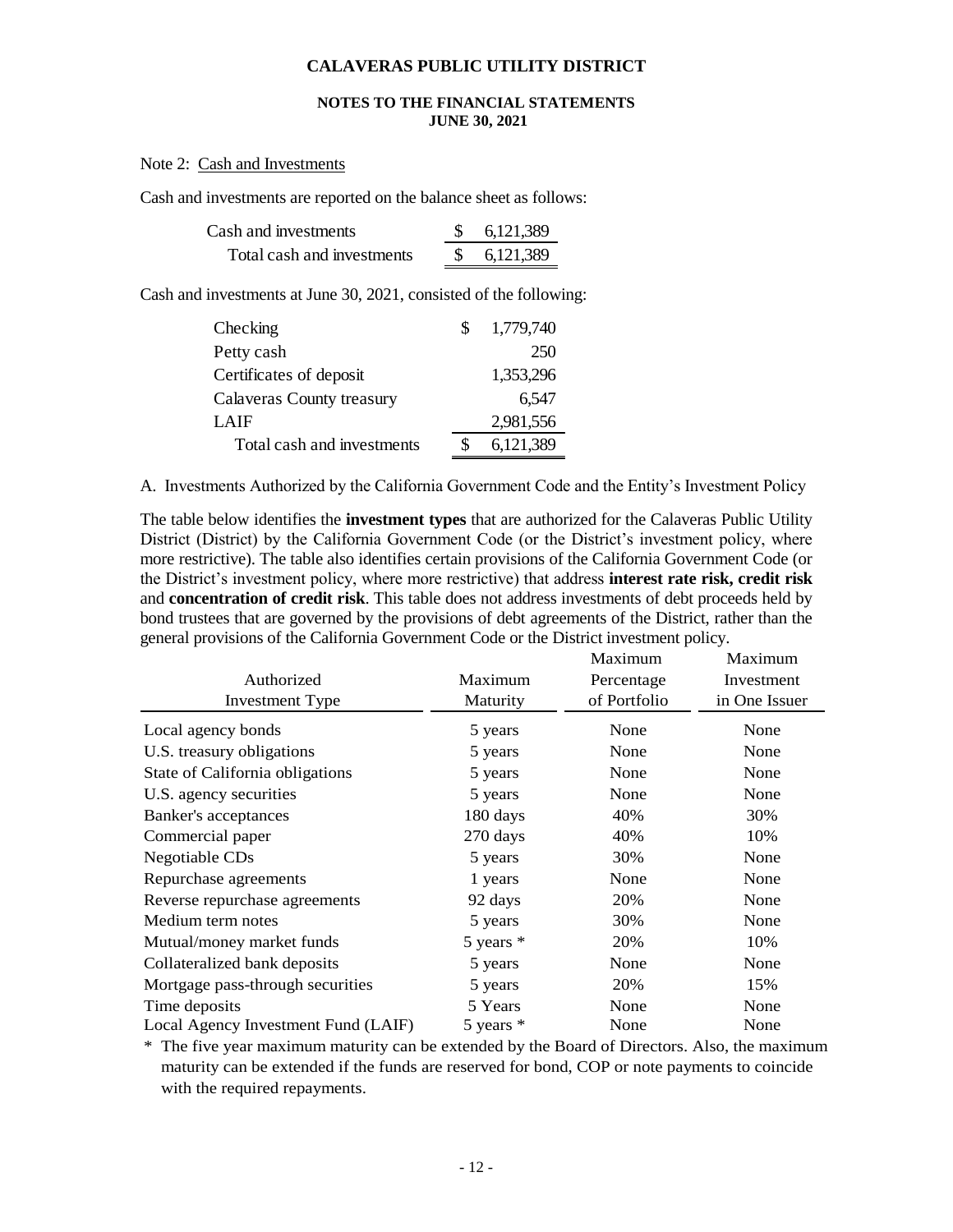#### **NOTES TO THE FINANCIAL STATEMENTS JUNE 30, 2021**

#### Note 2: Cash and Investments (Continued)

#### B. Disclosures Relating to Interest Rate Risk

Interest rate risk is the risk that changes in market interest rates will adversely affect the fair value of and investment. Generally, the longer the maturity of an investment the greater the sensitivity of its fair value to changes in market interest rates. Information about the sensitivity of the fair values of the District's investments to market interest rate fluctuations is provided by the following table that shows the distribution of the District's investment maturity:

|                        | Remaining Maturity (in Months) |           |  |           |  |               |
|------------------------|--------------------------------|-----------|--|-----------|--|---------------|
|                        |                                |           |  | 12 Months |  | 13-48         |
| Investment Type        |                                | Totals    |  | or Less   |  | <b>Months</b> |
| State Investment Pool* |                                | 2,981,556 |  | 2,981,556 |  |               |
| Totals                 |                                | 2,981,556 |  | 2,981,556 |  |               |
|                        |                                |           |  |           |  |               |

\*Not subject to categorization

#### C. Concentrations of Credit Risk

The investment policy of the District contains limitations on the amount that can be invested in any one issuer. There are no investments to one issuer exceeding those limits.

#### D. Custodial Credit Risk

Custodial credit risk for deposits is the risk that, in the event of the failure of a depository financial institution, a government will not be able to recover its deposit or will not be able to recover collateral securities that are in the possession of an outside party. The custodial credit risk for investments is the risk that, in the event of the failure of the counterparty (e.g. broker-dealer) to a transaction, a government will not be able to recover the value of its investment of collateral securities that are in the possession of another party. The California Government Code and the District's investment policy do not contain legal or policy requirements that would limit the exposure to custodial credit risk for deposits or investments, other than the following provision for deposits; The California Government Code requires that a financial institution secured deposits made by state or local governmental units by pledging securities in an undivided collateral pool held by a depository regulated under state law (unless so waived by the government unit). The fair value of the pledged securities in the collateral pool must equal at least 110% of the total amount deposited by the public agencies. California law also allows financial institutions to secure the District's deposits by pledging first deed mortgage notes having a value of 150% of the secured public deposits.

At June 30, 2021, the District's deposit balance was \$3,161,612, and the carrying amount was \$3,133,036. The difference between the bank balance and the carrying amount was due to normal outstanding checks and deposits in transit. Of the bank balance, \$1,263,547 was covered by the Federal Depository Insurance and the remainder in commercial banks was covered by collateral held in the pledging bank's trust department in the District's name or by the terms. Deposits held in UBS business services accounts above the FDIC insured limits flow into a triple "A" rated money market fund.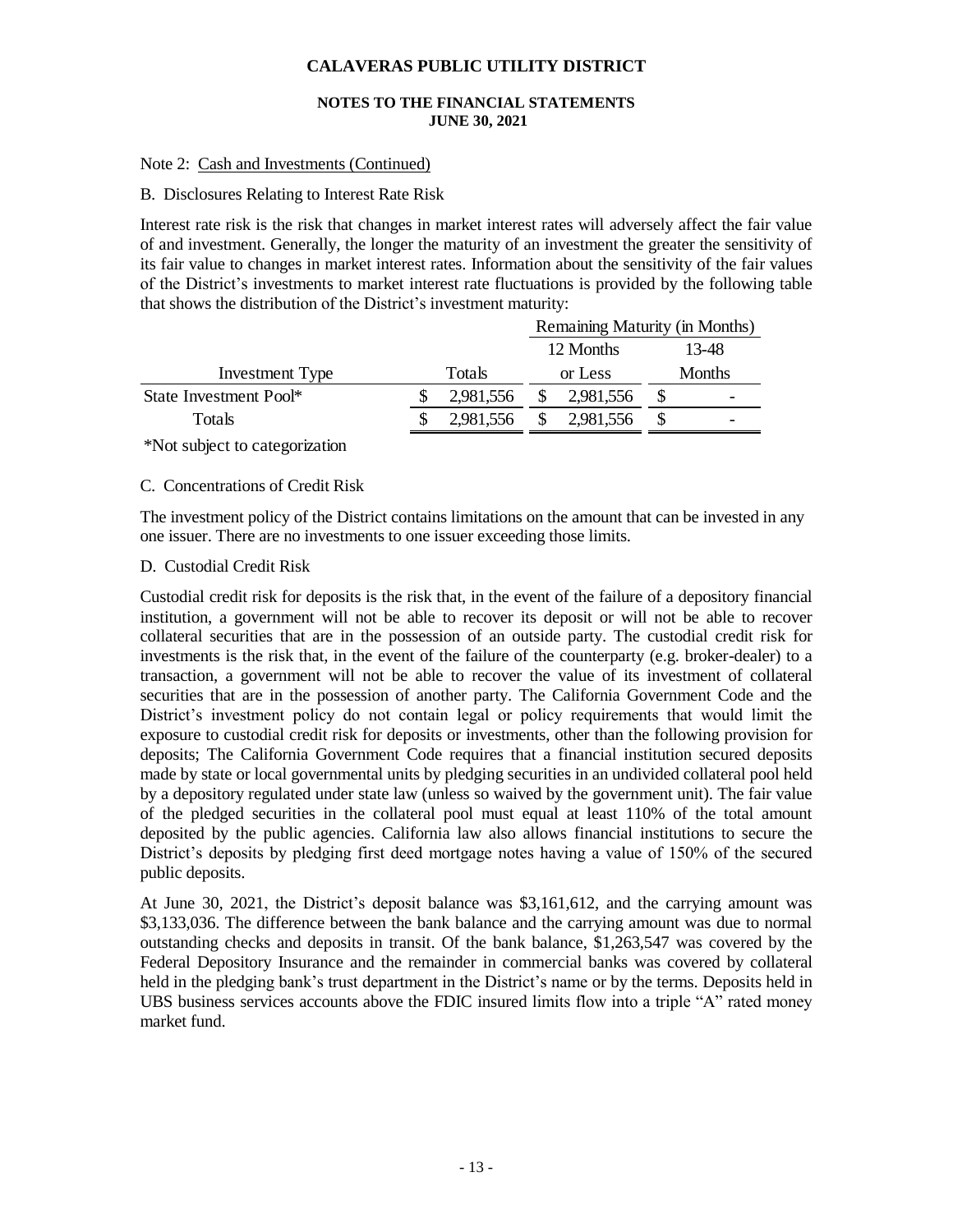#### **NOTES TO THE FINANCIAL STATEMENTS JUNE 30, 2021**

#### Note 2: Cash and Investments (Continued)

#### E. Investment in State Investment Pool

LAIF is included in the State's Pooled Money Investment Account. The total amount invested by all public agencies in the State's Pooled Money Investment Account approximates \$193.32 billion. Of the \$193.32 billion managed by the State Treasurer, 100% is invested in nonderivative financial products and 2.31% is invested in structured notes and asset-backed securities. The Local Investment Advisory Board (Board) has oversight responsibility for LAIF. The Board consists of five members as designated by state statute.

The District maintains a cash account with the Calaveras County Treasurer in an investment pool. The District's funds are managed in accordance with the investment policy of the County Treasury. On a quarterly basis the Treasurer allocates interest to participants based upon their average daily balances. Required disclosure information regarding the categorization of investments and investment risk can be found in the County's financial statements. The Calaveras County's financial statements may be obtained by contacting the County of Calaveras Auditor-Controller's office at 891 Mountain Ranch Road, San Andreas, CA 95249.

Required disclosures for the District's investment in the Calaveras County Investment Pool at June 30, 2021 are as follows:

| Credit risk                  | Not rated      |
|------------------------------|----------------|
| Custodial risk               | Not applicable |
| Concentration of credit risk | Not applicable |
| Interest rate risk           | Not available  |

Note 3: Capital Assets

Capital asset activity for the fiscal year ended June 30, 2021 was as follows:

|                                      | <b>Balance</b> |             |                  | Retirements/ |          | Balance |             |
|--------------------------------------|----------------|-------------|------------------|--------------|----------|---------|-------------|
|                                      |                | 7/1/2020    | <b>Additions</b> | Adjustments  |          |         | 6/30/2021   |
| Capital assets not being depreciated |                |             |                  |              |          |         |             |
| Land                                 | \$             | 150,436     | \$               | S            |          | \$      | 150,436     |
| Construction in progress             |                | 46,909      | 579,957          |              | (46,909) |         | 579,957     |
| Total capital assets, not being      |                |             |                  |              |          |         |             |
| depreciated                          |                | 197,345     | 579,957          |              | (46,909) |         | 730,393     |
| Capital assets, being depreciated    |                |             |                  |              |          |         |             |
| <b>Buildings</b>                     |                | 321,134     | 16,819           |              |          |         | 337,953     |
| Dam                                  |                | 270,529     |                  |              |          |         | 270,529     |
| Pumping plant                        |                | 1,480,730   |                  |              |          |         | 1,480,730   |
| Treatment                            |                | 4,428,260   |                  |              |          |         | 4,428,260   |
| Transmission and distribution        |                | 8,318,379   | 296,338          |              |          |         | 8,614,717   |
| General plant & administration       |                | 78,199      |                  |              |          |         | 78,199      |
| Total capital assets,                |                |             |                  |              |          |         |             |
| being depreciated                    |                | 14,897,231  | 313,157          |              |          |         | 15,210,388  |
| Less accumulated depreciation:       |                | (7,103,182) | (351,301)        |              |          |         | (7,454,483) |
| Total capital assets,                |                |             |                  |              |          |         |             |
| being depreciated, net               |                | 7,794,049   | (38, 144)        |              |          |         | 7,755,905   |
| Total capital assets, net            | \$             | 7,991,394   | \$<br>541,813    | \$           | (46,909) | \$      | 8,486,298   |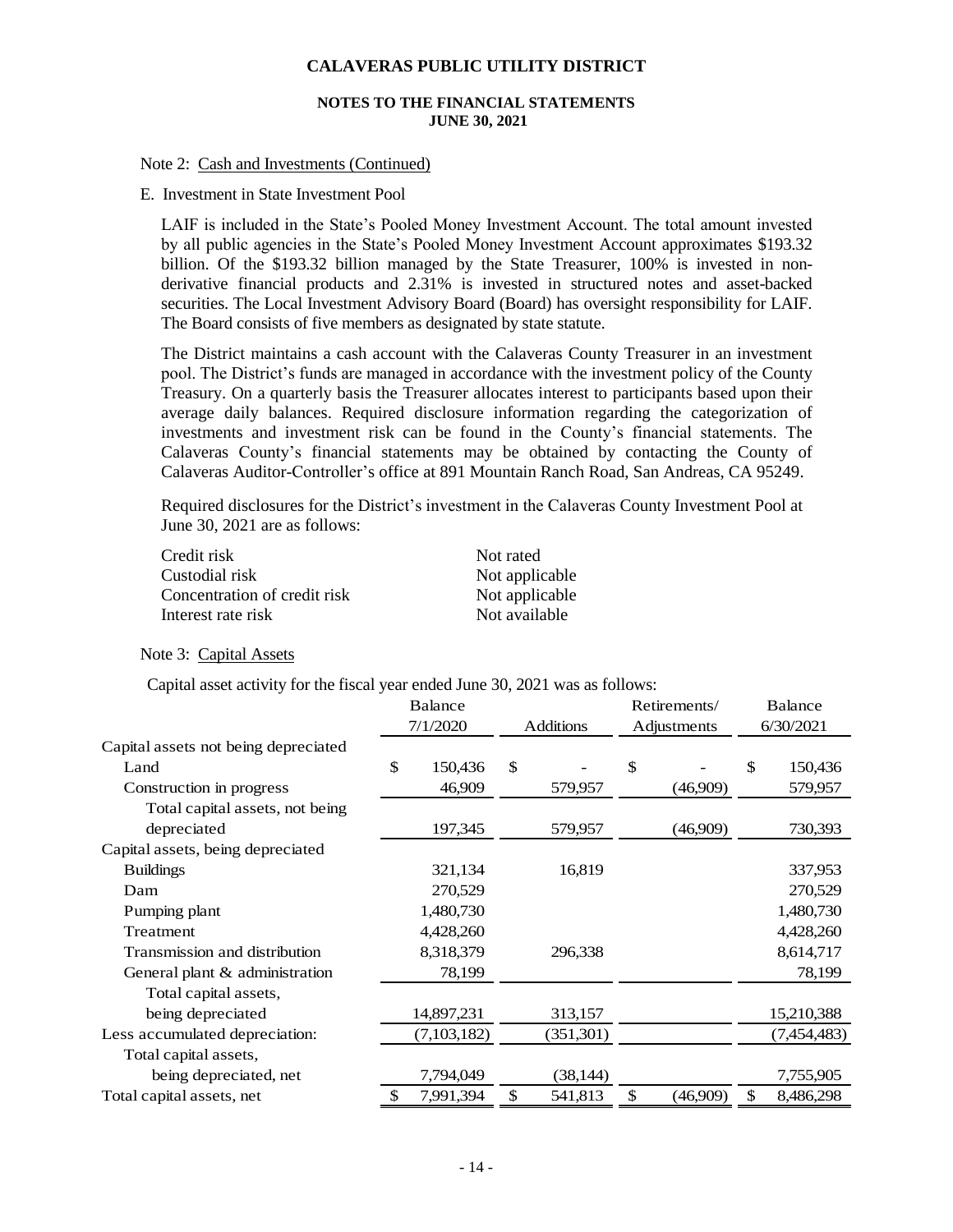#### **NOTES TO THE FINANCIAL STATEMENTS JUNE 30, 2021**

### Note 4: Long-Term Liabilities

Long-term liabilities consisted of the following at June 30, 2021:

|                                | Balance |           |  |                  |    | Balance     |  |           | Due Within |          |
|--------------------------------|---------|-----------|--|------------------|----|-------------|--|-----------|------------|----------|
|                                |         | 7/1/2020  |  | <b>Additions</b> |    | Adjustments |  | 6/30/2021 |            | One Year |
| Compensated absences           |         | 30,028    |  | 29,700           | \$ | (30,749)    |  | 28,979    | \$         | 15,375   |
| Note payable                   |         |           |  | 2,035,000        |    |             |  | 2,035,000 |            | 77,531   |
| Net OPEB liability (Note 7)    |         | 384,835   |  |                  |    | (6,588)     |  | 378,247   |            |          |
| Net pension liability (Note 5) |         | 1,239,811 |  | 92,549           |    |             |  | 1,332,360 |            |          |
| Total                          |         | .654,674  |  | 2,157,249        | \$ | (37, 337)   |  | 3,774,586 | S          | 92,906   |

#### A. Compensated Absences

District employees accumulate earned but unused vacation benefits that can be converted to cash at termination or retirement from employment. The amount of the compensated absences at June 30, 2021 was \$28,979.

#### B. Note Payable

On April 1,2021, the district entered into an installment sale agreement with First Foundation Bank to finance the Clearwell Water Tank Replacement project. The amount financed was \$2,035,000, which included \$2,000,000 proceeds of debt and \$35,000 cost of issuance. The term of the loan is from April 1, 2021 to April 1, 2041 with an interest rate of 2.75%. The annual requirement to amortize the loan is as follows:

| <b>Fiscal Year</b> |                 |          |         |       |           |
|--------------------|-----------------|----------|---------|-------|-----------|
| Ending June 30     | Principal       | Interest |         | Total |           |
| 2022               | \$<br>77,531    | \$       | 55,433  | \$    | 90,559    |
| 2023               | 79,678          |          | 53,286  |       | 90,775    |
| 2024               | 81,884          |          | 51,081  |       | 90,929    |
| 2025               | 84,150          |          | 48,813  |       | 90,039    |
| 2026               | 86,481          |          | 46,483  |       | 132,964   |
| 2027-2032          | 571,559         |          | 226,226 |       | 797,785   |
| 2033-2037          | 553,314         |          | 111,506 |       | 664,820   |
| 2038-2041          | 500,403         |          | 31,454  |       | 531,857   |
| Total              | \$<br>2,035,000 | \$       | 624,282 | \$    | 2,489,728 |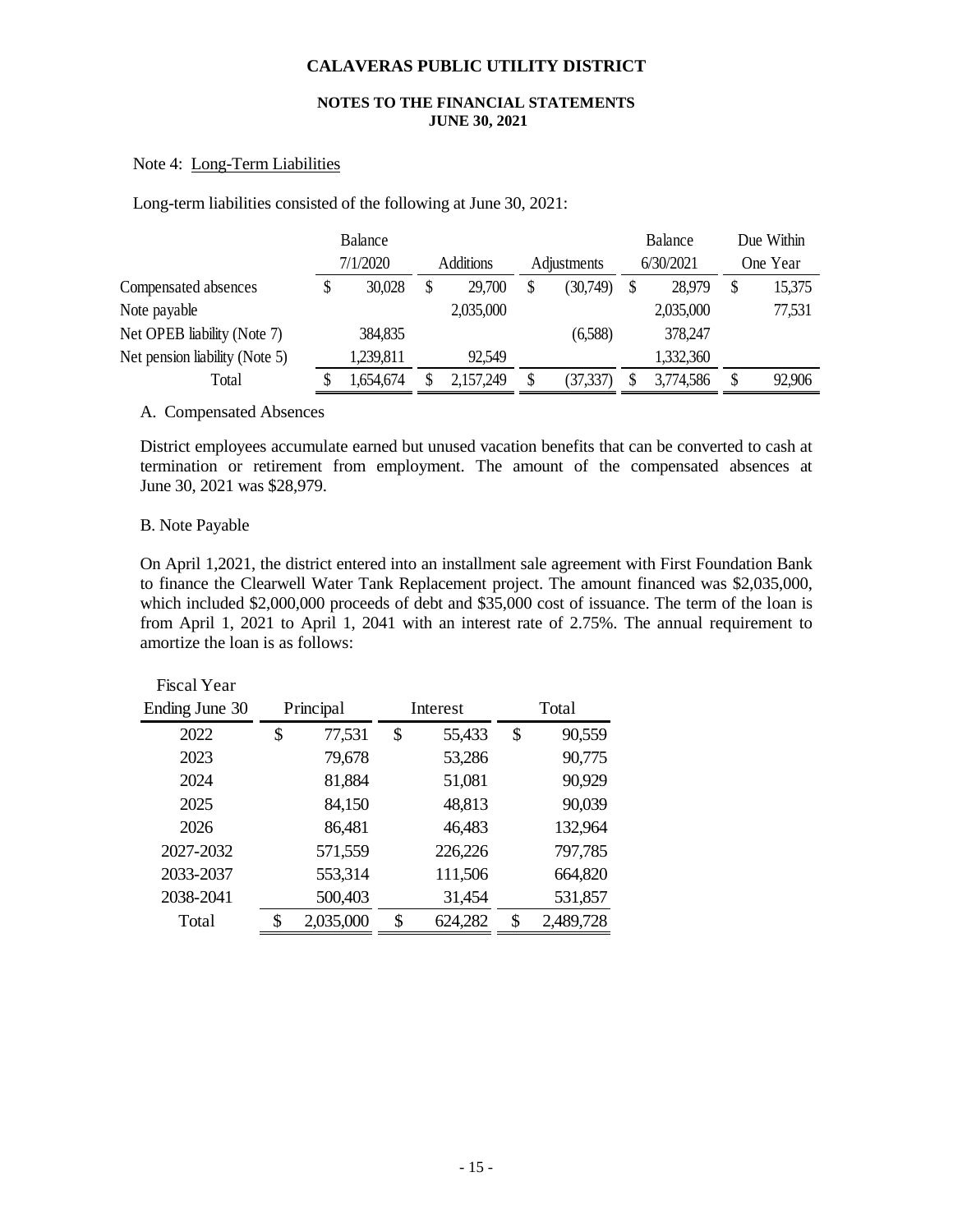#### **NOTES TO THE FINANCIAL STATEMENTS JUNE 30, 2021**

#### Note 5: Defined Benefit Pension Cost-Sharing Employer Plan

The net pension liability represents the District's obligation to fully fund the pensions of its current and prior employees based on the service they provided to the District over a number of prior years. In the past, accounting standards required that no liability be shown for this obligation, even though it did legally exist, as long as the District made its required contributions to the pension plan each year. This resulted in reporting pension expense each year that included both the cost of offering pension benefits to the District's current employees for services they performed that year as well as catch-up contributions related to prior year employee service. The new standard improves the accounting for annual pension expense because the recognition of the net pension liability eliminates the need to include catch-up contributions in current year pension expense. The pension expense recognized by the District each year will now be designed to capture only the cost of providing pension benefits to employees related to their service in the current year, with a few adjustments necessitated by varying investment returns and other conditions because actuarial results cannot predict future events with complete precision. As a result, the District's pension expense recognized under GASB 68 will generally be lower than what has previously been recognized.

#### *A. General Information about the Pension Plans*

*Plan Descriptions* – All qualified permanent and probationary employees are eligible to participate in the District's Miscellaneous Employee Pension Plans, cost-sharing multiple employer defined benefit pension plans administered by the California Public Employees' Retirement System (CalPERS). Benefit provisions under the Plans are established by State statute and District resolution. CalPERS issues publicly available reports that include a full description of the pension plans regarding benefit provisions, assumptions and membership information that can be found on the CalPERS website.

*Benefits Provided* – CalPERS provides service retirement and disability benefits, annual cost of living adjustments and death benefits to plan members, who must be public employees and beneficiaries. Benefits are based on years of credited service, equal to one year of full time employment. Members hired prior to January 1, 2013 with five years of total service are eligible to retire at age 50, after January 1, 2013 at age 62 with statutorily reduced benefits. All members are eligible for non-duty disability benefits after 10 years of service. The death benefit is one of the following: the Basic Death Benefit, the 1957 Survivor Benefit, or the Optional Settlement 2W Death Benefit. The cost of living adjustments for each plan are applied as specified by the Public Employees' Retirement Law.

The Plans' provisions and benefits in effect at June 30, 2021, are summarized as follows:

|                                      | Prior to         | On or after      |
|--------------------------------------|------------------|------------------|
| Hire date                            | January 1, 2013  | January 1, 2013  |
| Benefit formula                      | 2.7% @ 55        | 2% @ 62          |
| Benefit vesting s chedule            | 5 years service  | 5 years service  |
| Benefit payments                     | monthly for life | monthly for life |
| Retirement age                       | 50-55            | $52 - 67$        |
| Monthly benefits, as a % of eligible | 2.2\% to 2.7\%   | 1.0% to 2.0%     |
| Required employee contribution rates | 8.00%            | 6.75%            |
| Required employer contribution rates | 13.52%           | 7.73%            |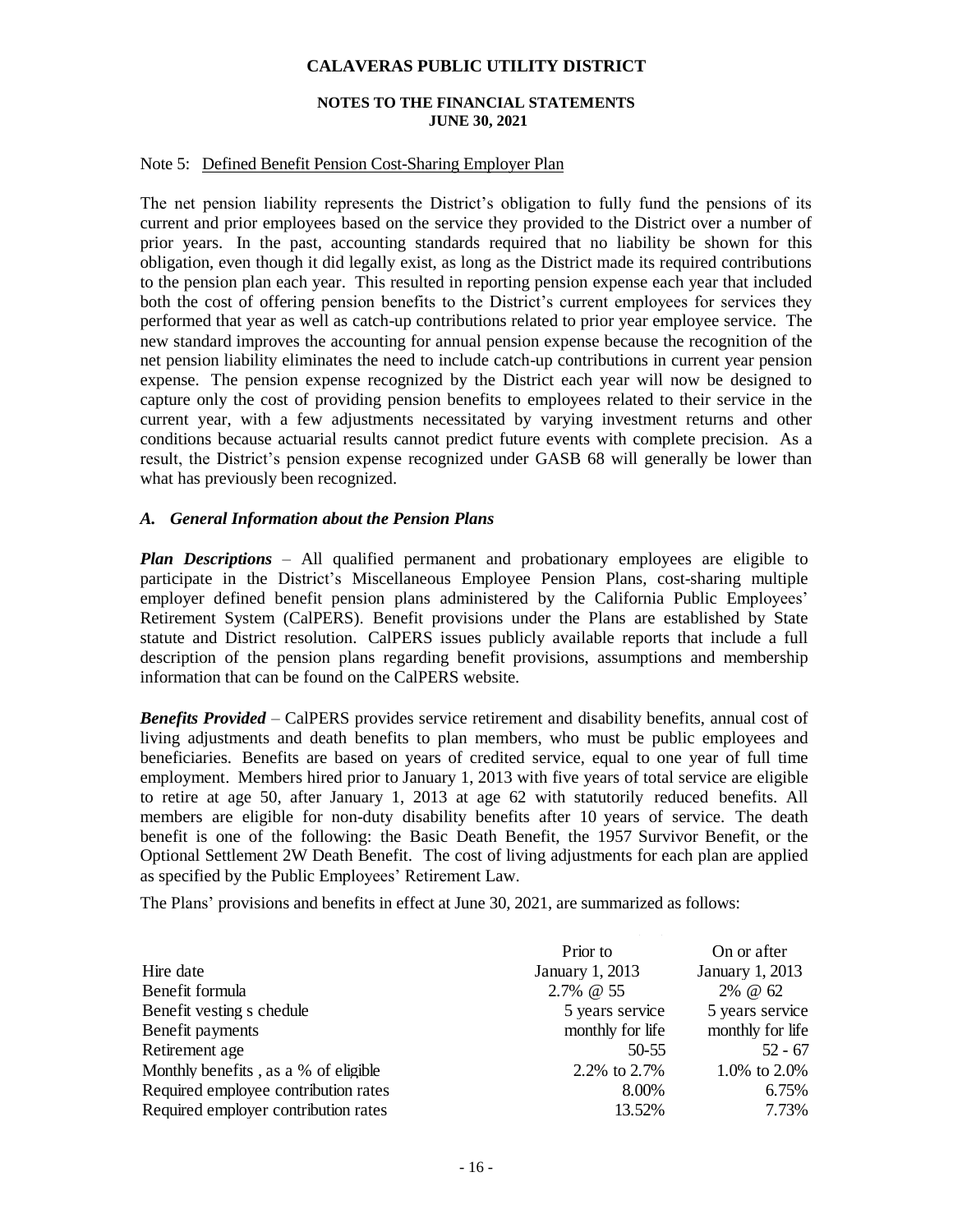#### **NOTES TO THE FINANCIAL STATEMENTS JUNE 30, 2021**

#### Note 5: Defined Benefit Pension Cost-Sharing Employer Plan (Continued)

*Contributions* – Section 20814(c) of the California Public Employees' Retirement Law requires that the employer contribution rates for all public employers be determined on an annual basis by the actuary and shall be effective on the July 1 following notice of a change in the rate. Funding contributions for the Plans are determined annually on an actuarial basis as of June 30 by CalPERS. The actuarially determined rate is the estimated amount necessary to finance the costs of benefits earned by employees during the year, with an additional amount to finance any unfunded accrued liability. The District is required to contribute the difference between the actuarially determined rate and the contribution rate of employees.

For the year ended June 30, 2021, the contributions recognized as part of pension expense for each Plan were as follows:

| D. Dennian Labilitze, Dennian Emperora and Defensed Ontflame Laflame of Department |         |
|------------------------------------------------------------------------------------|---------|
| Contributions-employee (paid by employer)                                          | 24.042  |
| Contributions-employer                                                             | 144.802 |

#### *B. Pension Liabilities, Pension Expenses and Deferred Outflows/Inflows of Resources Related to Pensions*

As of June 30, 2021, the District reported net pension liabilities for its proportionate share of the net pension liability of the Plan as follows:

Miscellanous Plan  $\frac{1,332,360}{1,332,360}$ 

The District's net pension liability for each Plan is measured as the proportionate share of the net pension liability. The net pension liability of each of the Plans is measured as of June 30, 2020, and the total pension liability for each Plan used to calculate the net pension liability was determined by an actuarial valuation as of June 30, 2019 rolled forward to June 30, 2020 using standard update procedures. The District's proportion of the net pension liability was based on a projection of the District's long-term share of contributions to the pension plans relative to the projected contributions of all participating employers, actuarially determined.

The District's proportionate share of the net pension liability as of June 30, 2021 and 2020 was as follows:

| Proportion - June 30, 2020   | 0.03096% |
|------------------------------|----------|
| Proportion - June 30, 2021   | 0.03159% |
| Change - Increase (Decrease) | 0.00063% |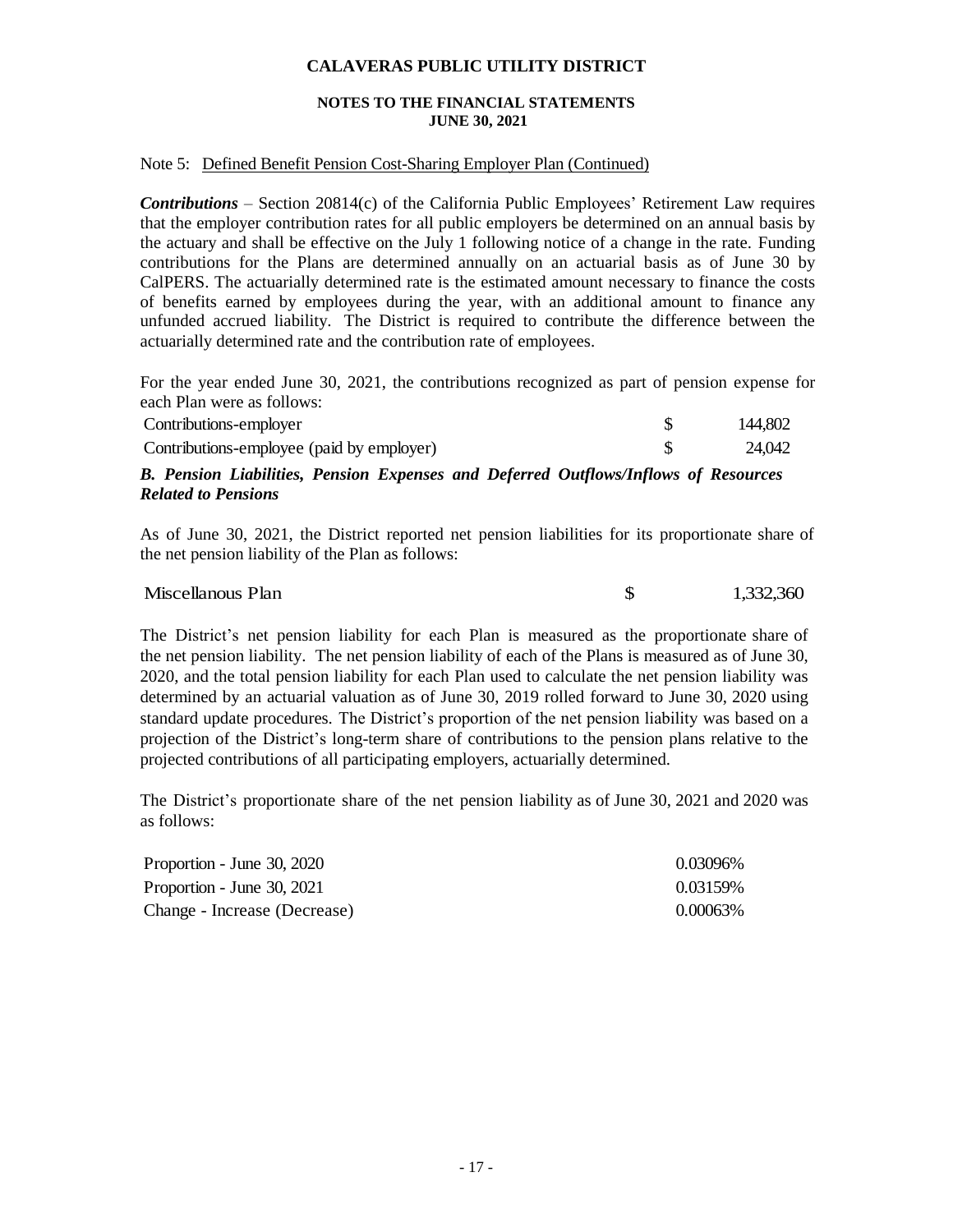#### **NOTES TO THE FINANCIAL STATEMENTS JUNE 30, 2021**

#### Note 5: Defined Benefit Pension Cost-Sharing Employer Plan (Continued)

For the year ended June 30, 2021, the District recognized pension expense of \$264,301. At June 30, 2021, the District reported deferred outflows of resources and deferred inflows of resources related to pensions from the following sources:

|                                                                    | <b>Deferred Outflows</b> |              | <b>Deferred Inflows</b> |  |
|--------------------------------------------------------------------|--------------------------|--------------|-------------------------|--|
|                                                                    | of Resources             | of Resources |                         |  |
| Differences between expected and actual experience                 | \$<br>68,660             | \$           |                         |  |
| Changes in assumptions                                             |                          |              | (9,503)                 |  |
| Net difference between projected and actual earnings               |                          |              |                         |  |
| on pension plan investments                                        | 39,580                   |              |                         |  |
| Difference between actual and proportionate share of contributions |                          |              | (87, 784)               |  |
| Change in proportion                                               | 32,255                   |              |                         |  |
| District contributions subsequent to the measurement date          | 144,802                  |              |                         |  |
| Total                                                              | \$<br>285,297            |              | (97, 287)               |  |

\$144,802 reported as deferred outflows of resources related to contributions subsequent to the measurement date will be recognized as a reduction of the net pension liability in the year ended June 30, 2022.

Other amounts reported as deferred outflows of resources and deferred inflows of resources related to pensions will be recognized as pension expense as follows:

#### **Measurement Period**

| <b>Ended June 30:</b> |   |          |
|-----------------------|---|----------|
| 2022                  | S | 9,333    |
| 2023                  |   | (15,342) |
| 2024                  |   | (18,218) |
| 2025                  |   | (18,981) |
| Thereafter            |   |          |

*Actuarial Assumptions* – The total pension liability in the June 30, 2019 actuarial valuation report was determined using the following actuarial assumptions:

| <b>Valuation Date</b>            | June 30, 2019           |  |  |  |
|----------------------------------|-------------------------|--|--|--|
| <b>Measurement Date</b>          | June 30, 2020           |  |  |  |
| <b>Actuarial Cost Method</b>     | Entry-Age Normal        |  |  |  |
|                                  | <b>Cost Method</b>      |  |  |  |
| <b>Actuarial Assumptions:</b>    |                         |  |  |  |
| Discount Rate                    | 7.15%                   |  |  |  |
| Inflation                        | 2.50%                   |  |  |  |
| <b>Projected Salary Increase</b> | Varies by Entry Age and |  |  |  |
| <b>Investment Rate of Return</b> | 7.15%                   |  |  |  |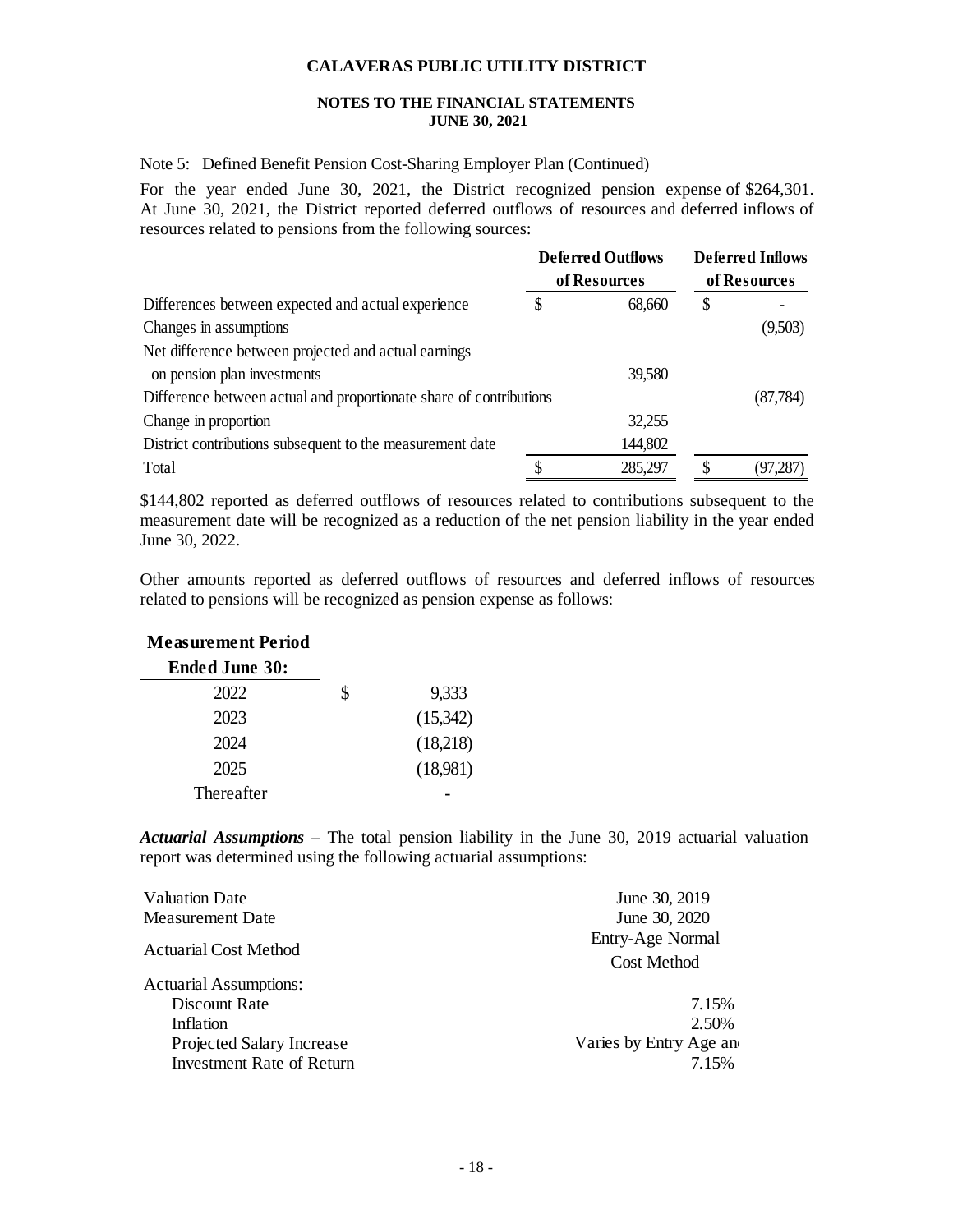#### **NOTES TO THE FINANCIAL STATEMENTS JUNE 30, 2021**

#### Note 5: Defined Benefit Pension Cost-Sharing Employer Plan (Continued)

*Discount Rate* – The discount rate used to measure the total pension liability was 7.15% for each Plan. To determine whether the municipal bond rate should be used in the calculation of a discount rate for each plan, CalPERS stress tested plans that would most likely result in a discount rate that would be different from the actuarially assumed discount rate. Based on the testing, none of the tested plans run out of assets. Therefore, the current 7.15 percent discount rate is adequate and the use of the municipal bond rate calculation is not necessary. The long term expected discount rate of 7.15 percent will be applied to all plans in the Public Employees Retirement Fund (PERF). The stress test results are presented in a detailed report that can be obtained from the CalPERS website.

The long-term expected rate of return on pension plan investments was determined using a building-block method in which best-estimate ranges of expected future real rates of return (expected returns, net of pension plan investment expense and inflation) are developed for each major asset class.

In determining the long-term expected rate of return, CalPERS took into account both short-term and long-term market return expectations as well as the expected pension fund cash flows. Using historical returns of all the funds' asset classes, expected compound returns were calculated over the short-term (first 10 years) and the long-term (11-60 years) using a building-block approach. Using the expected nominal returns for both short-term and long-term, the present value of benefits was calculated for each fund. The expected rate of return was set by calculating the single equivalent expected return that arrived at the same present value of benefits for cash flows as the one calculated using both short-term and long-term returns. The expected rate of return was then set equivalent to the single equivalent rate calculated above and rounded down to the nearest one quarter of one percent.

The table below reflects the long-term expected real rate of return by asset class. The rate of return was calculated using the capital market assumptions applied to determine the discount rate and asset allocation. These rates of return are net of administrative expenses.

|                         | <b>New Strategic</b> | <b>Real Return</b> | <b>Real Return</b> |
|-------------------------|----------------------|--------------------|--------------------|
| <b>Asset Class</b>      | <b>Allocation</b>    | Years $1-10(1)$    | Years $11+(2)$     |
| Global Equity           | 50.0%                | 4.80%              | 5.98%              |
| Fixed Income            | 28%                  | 1.00%              | 2.62%              |
| <b>Inflation Assets</b> | 0%                   | 0.77%              | 1.81%              |
| <b>Private Equity</b>   | 8%                   | 6.30%              | 7.23%              |
| Real Estate             | 13%                  | 3.75%              | 4.93%              |
| Liquidity               | 1%                   | 0.00%              | $-0.92%$           |

(1) An expected inflation of 2.00% used for this period

(2) An expected inflation of 2.92% used for this period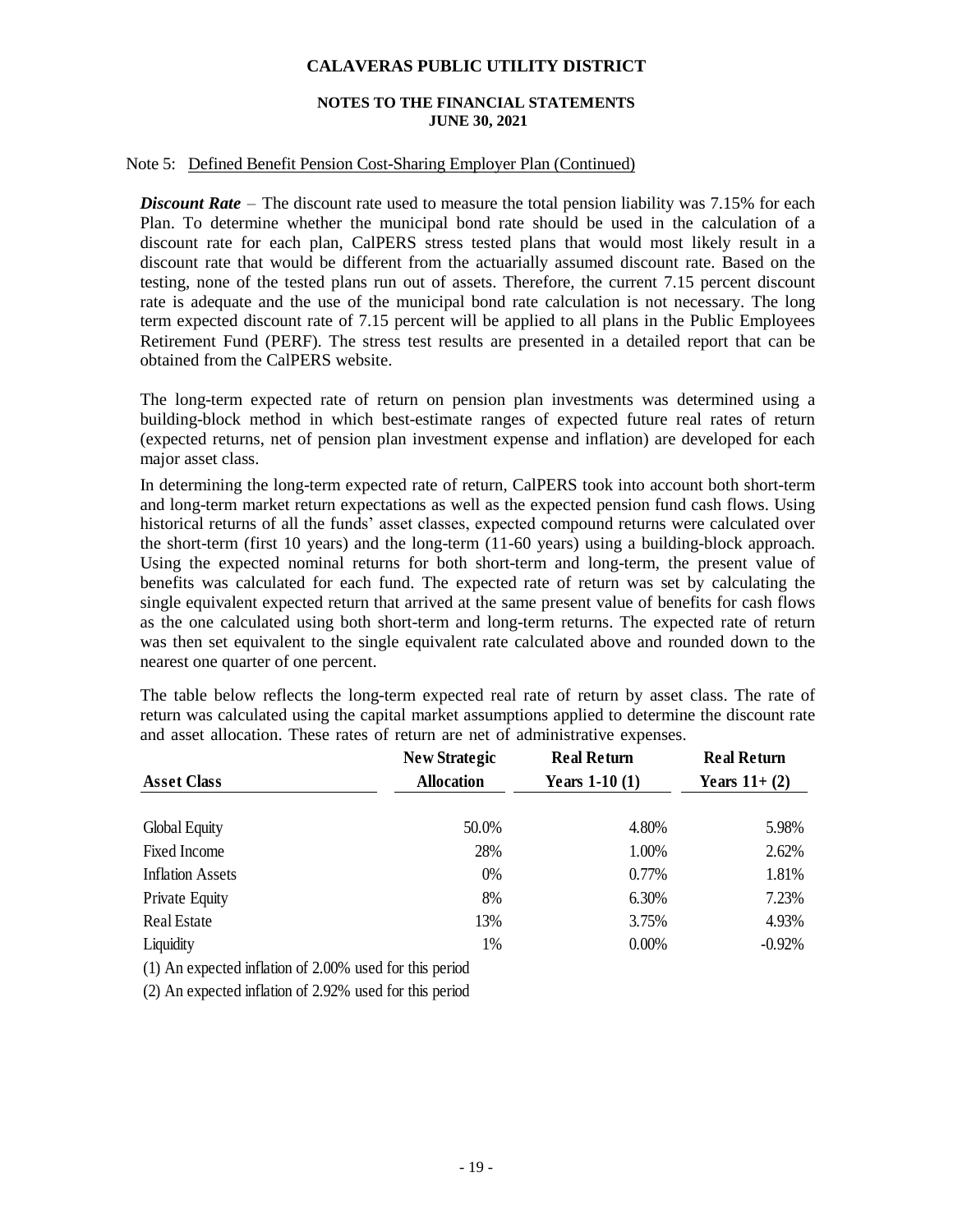#### **NOTES TO THE FINANCIAL STATEMENTS JUNE 30, 2021**

#### Note 5: Defined Benefit Pension Cost-Sharing Employer Plan (Continued)

*Sensitivity of the Proportionate Share of the Net Pension Liability to Changes in the Discount Rate* – The following presents the District's proportionate share of the net pension liability for each Plan, calculated using the discount rate for each Plan, as well as what the District's proportionate share of the net pension liability would be if it were calculated using a discount rate that is 1-percentage point lower or 1-percentage point higher than the current rate:

|               | Discount Rate -1% |  | <b>Current Discount</b> | Discount Rate $+1\%$ |         |  |
|---------------|-------------------|--|-------------------------|----------------------|---------|--|
|               | $(6.15\%)$        |  | Rate $(7.15\%)$         | $(8.15\%)$           |         |  |
| Miscellaneous | 2,127,670         |  | 1,332,360               |                      | 675.220 |  |

#### Note 6: Deferred Compensation Plan

Employees of Calaveras Public Utility District may elect to participate in a deferred compensation plan, as defined in the Internal Revenue Code Section 457. The contributions to the plan are voluntary. All amounts of compensation deferred under the plans, all property and rights purchased with these amounts, and all income attributable to those amounts, property or rights are (until paid or made available to the employees or beneficiaries) solely the property and rights of the employees and their beneficiaries. No part of the principal or income of the trust shall revert to the employer or be used for or diverted for purposes other than for the exclusive benefit of participants and their beneficiaries. The district selected VALIC and FTJ as the trustees of the plan assets. Each employee has the option to select either trustee.

#### Note 7: Other Postemployment Benefits (OPEB)

#### General Information about the OPEB Plan

On June 1, 2004, the Board of Directors passed a resolution to establish health benefit vesting requirements for future retirees under public employees' medical and hospital care act, whereas an employee who is with Calaveras Public Utility District for 5 years or longer and who has met other vesting requirements as defined by Government Code 20079, shall receive up to a maximum 100% of the health benefit for the employee premium plus 90% of the additional premium required for enrollment of family members in selected plans. The total District expense on the pay as you go basis for postretirement health benefits in the 2020-21 fiscal year was \$61,800. As of June 30, 2021, five retired employees were receiving postretirement health benefits.

#### *Plan Description*

Calaveras Public Utility's (CPUD) Post-Retirement Healthcare Plan is a single-employer defined benefit healthcare plan administered by CalPERS. CalPERS provides medical insurance benefits only to eligible retirees and their spouse. The District approved post-retirement health insurance benefits for all of its employees based on employees as of June 30, 2004 under the Public Employees' Medical and Hospital Care Act (PEMHCA).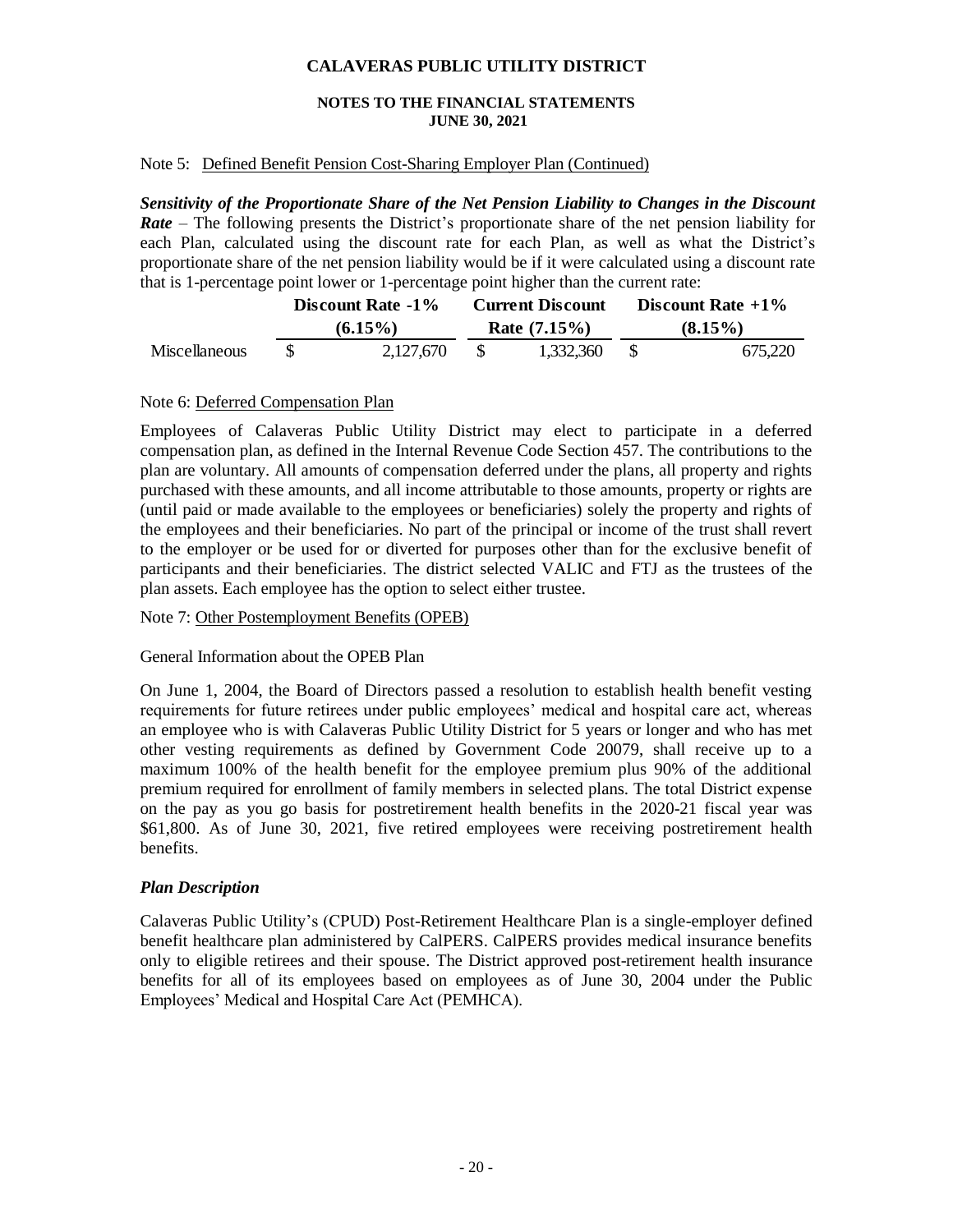#### **NOTES TO THE FINANCIAL STATEMENTS JUNE 30, 2021**

#### Note 7: Other Postemployment Benefits (OPEB) (Continued)

#### **Benefits Provided**

The retiree benefits for employees hired prior to June 4, 2004 are entitled to receive the same benefits as active employees noted above if they qualify for CalPERS retirement. Those hired after June 4, 2004 are entitled to receive medical only lifetime benefits with required service of 20 years and the plan paying 50% of premiums after 10 years of service and an additional 5% for each additional year of service with a maximum district contribution of 100%. The minimum age for receiving benefits is 50 and the District cap is the State contributions. The plan also provides coverage for eligible spouses. For employees who are eligible to participate in the plan the District will contribute the health benefit cost for the retiree and eligible spouse up to 100% of the PERS Choice plan. A retiree with less than the required years of service with the District will receive no benefit, unless they have previous employment qualifying them for CalPERS retirement, in which case they are eligible to receive the CalPERS minimum at the time of retirement. The CalPERS minimum is set by law. The retiree is on the same medical plan as the District's active employees, however monthly rates for coverage of covered active and retired employees are computed separately.

#### **Employees Covered By Benefit Terms**

At the OPEB liability measurement date of June 30, 2019, the following employees were covered by the benefit terms:

| Retirees currently receiving benefit payments |  |
|-----------------------------------------------|--|
| Active employees                              |  |
| Total                                         |  |

#### **Contributions**

The District's annual other post-employment benefit (OPEB) cost (expense) is calculated based on the actuarially determined contribution of the employer (ADC), an amount actuarially determined in accordance with the parameters of GASB Statement 75. The ADC represents a level of funding that, if paid on an ongoing basis, is projected to cover normal cost each year and amortize any unfunded actuarial liabilities (or funding excess) over a period not to exceed thirty years. The District chose a 30 year period to amortize the unfunded actuarial liability.

The contribution requirement of plan members is established by the District's Board of Directors. The 2019-20 fiscal year contribution was based on the actuarially determined contribution using entry age actuarial cost with normal costs calculated as a level percentage of payroll, as required by GASB 75. For the fiscal year ending June 30, 2020 measurement, the District contributed \$0 towards the unfunded actuarial liability (UAL). The District chose CalPERS CERBT as the trustee for the plan. The District also paid the retiree premiums for fiscal year end June 30,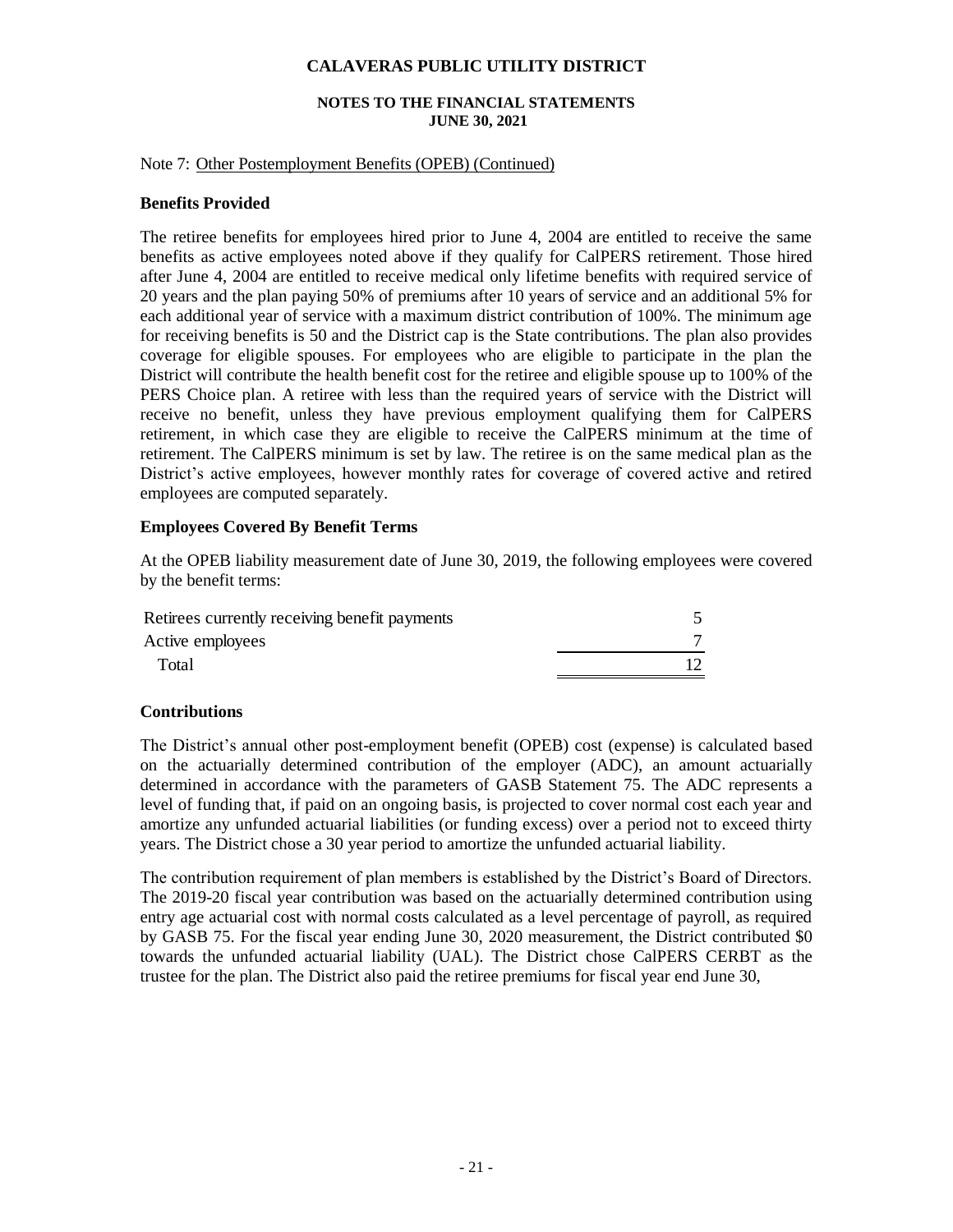#### **NOTES TO THE FINANCIAL STATEMENTS JUNE 30, 2021**

#### Note 7:Other Postemployment Benefits (OPEB) (Continued)

2019 valuation directly to health insurance providers totaling \$53,563. Plan members receiving benefits contributed \$0 of the total premiums.

*Net OPEB Liability:* At June 30, 2021 the District reported a net OPEB liability of \$378,247. The net OPEB liability was measured as of June 30, 2020 and the total OPEB liability used to calculated the net OPEB liability was determined by an actuarial valuation with a measurement date of June 30, 2020.

#### **Actuarial Assumptions**

The net OPEB liabilities as of the June 30, 2019 measurement date was determined using the following actuarial assumptions:

| June 30, 2019 |
|---------------|
| June 30, 2020 |
|               |
| 6.50%         |
| 5.50%         |
| 3.00%         |
| 2.75%         |
| 6.50%         |
|               |

#### **OPEB Assets**

The table below reflects the long-term expected real rate of return by asset class. The rate of return was calculated using the capital market assumptions applied to determine the discount rate and asset allocation. These rates of return are net of administrative expenses.

|                     |                         | <b>Long-term Expected</b>  |
|---------------------|-------------------------|----------------------------|
| <b>Asset Class</b>  | <b>Asset Allocation</b> | <b>Real Rate of Return</b> |
|                     |                         |                            |
| Global equity       | 57.00%                  | 5.25%                      |
| Fixed income        | 27.00%                  | 0.99%                      |
| Treasury securities | 5.00%                   | 0.45%                      |
| <b>REIT's</b>       | 8.00%                   | 4.50%                      |
| Cash                | 3.00%                   | 3.90%                      |
| Total               | 100.00%                 |                            |

(1): The estimated yield of 3.9% for commodities was obtained from various sources, and is an estimated amount. Using these figures, the weighted-average real rate of return is estimated to be 3.73%. Adding estimated inflation of 2.75%, we obtain 6.48% as an estimate of the expected rate of return, which is the rounded to 6.50%

The OPEB assets are held by CalPERS CERBT, the trustee for the OPEB assets. The OPEB assets are not FDIC insured there is no bank guarantee and the assets may lose value. The investments are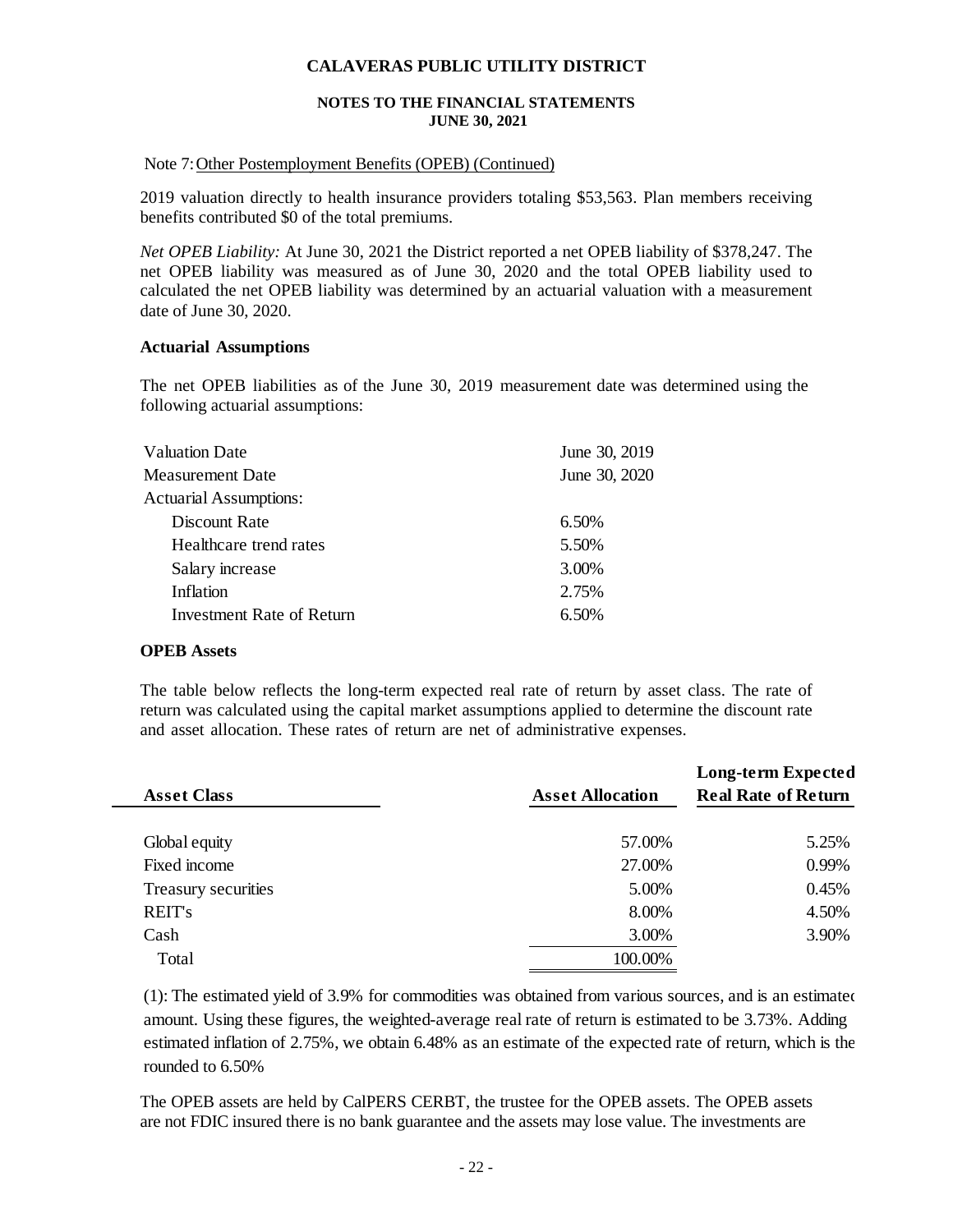#### **NOTES TO THE FINANCIAL STATEMENTS JUNE 30, 2021**

#### Note 7: Other Postemployment Benefits (OPEB) (Continued)

in in strategy 1 which is the least conservative of the 3 risk levels offered by the trustee. The investment objective is to seek returns that reflect the broad investment performance of the financial markets through capital appreciation and investment income. There is no guarantee that the portfolio will achieve its investment objective.

The discount rate used to measure the total OPEB liability was 6.5 percent. The projection of cash flows used to determine the discount rate assumed the District's contributions will continue based upon the current OPEB funding policy. Based on those assumptions, the OPEB plans fiduciary net position was projected to be available to make projected future benefit payments for current members for all future years. Therefore, the long-term expected rate of return on OPEB plan investments was applied to all periods of projected benefit payments determine the total OPEB liability.

#### **Changes in the Net OPEB Liability**

The table below shows the changes in the total OPEB liability, the Plan Fiduciary Net Position (i.e. fair value of Plan assets), and the net OPEB liability during the measurement period ending on June 30, 2020.

|                        | Increase (Decrease)       |                                    |                           |                |                               |           |  |  |  |
|------------------------|---------------------------|------------------------------------|---------------------------|----------------|-------------------------------|-----------|--|--|--|
|                        |                           |                                    |                           | Plan Fiduciary |                               |           |  |  |  |
|                        |                           | <b>Total OPEB Liability</b><br>(a) |                           |                | Net OPEB Liability<br>$(a-c)$ |           |  |  |  |
|                        |                           |                                    |                           |                |                               |           |  |  |  |
| Balances at 6/30/2020  | $\boldsymbol{\mathsf{S}}$ | 1,267,694                          | $\boldsymbol{\mathsf{S}}$ | (b)<br>882,859 |                               | 384,835   |  |  |  |
| Changes for the year:  |                           |                                    |                           |                |                               |           |  |  |  |
| Service cost           |                           | 37,424                             |                           |                |                               | 37,424    |  |  |  |
| Interest               |                           | 80,659                             |                           |                |                               | 80,659    |  |  |  |
| Benefit changes        |                           |                                    |                           |                |                               |           |  |  |  |
| Difference between     |                           |                                    |                           |                |                               |           |  |  |  |
| expected and actual    |                           |                                    |                           |                |                               |           |  |  |  |
| experience             |                           |                                    |                           |                |                               |           |  |  |  |
| Assumption changes     |                           |                                    |                           |                |                               |           |  |  |  |
| Contribution-employer  |                           |                                    |                           | 93,563         |                               | (93, 563) |  |  |  |
| Net investment income  |                           |                                    |                           | 31,547         |                               | (31,547)  |  |  |  |
| Benefit payments       |                           | (53, 563)                          |                           | (53, 563)      |                               |           |  |  |  |
| Administrative expense |                           |                                    |                           | (439)          |                               | 439       |  |  |  |
| Net changes            |                           | 64,520                             |                           | 71,108         |                               | (6,588)   |  |  |  |
| Balances at 6/30/21    | \$                        | 1,332,214                          | \$                        | 953,967        | \$                            | 378,247   |  |  |  |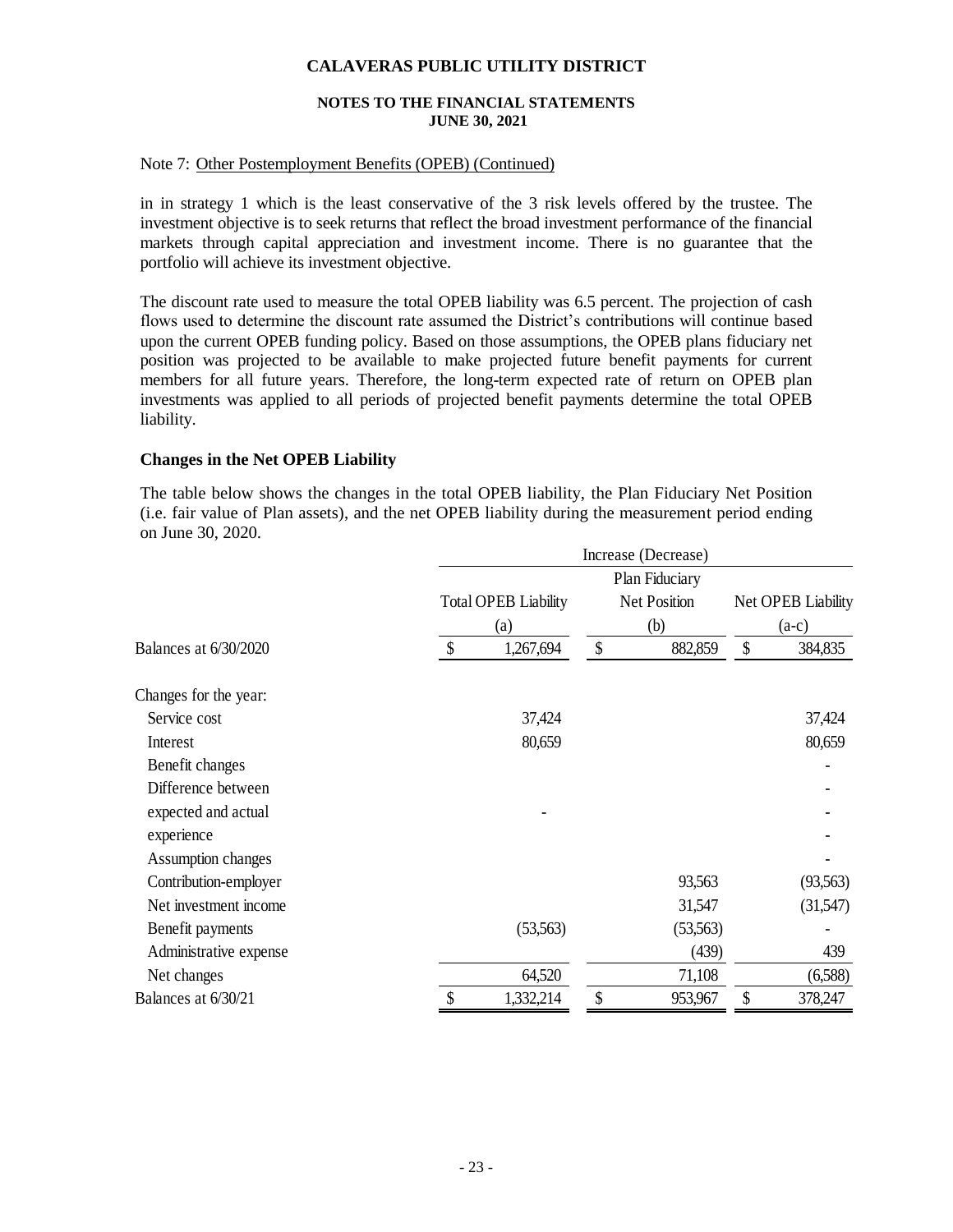#### **NOTES TO THE FINANCIAL STATEMENTS JUNE 30, 2021**

#### Note 7: Other Postemployment Benefits (OPEB) (Continued)

#### **Sensitivity of the Net OPEB Liability to Changes in the Discount Rate**

The following presents the District's share of the net OPEB liability if it were calculated using a discount rate that is 1-percentage point lower or 1-percentage point higher than the current rate:

|                            |       | 1% Decrease | Discount Rate | 1\% Increase |         |  |
|----------------------------|-------|-------------|---------------|--------------|---------|--|
|                            | 5.50% |             | 6.50%         | 7.50%        |         |  |
| Net OPEB liability (asset) |       | 562,111     | 378,247       |              | 226,063 |  |

#### **Sensitivity of the Net OPEB Liability to Changes in the Healthcare Cost Trend Rate**

|                            | 1% Decrease | Discount Rate | 1\% Increase |         |  |
|----------------------------|-------------|---------------|--------------|---------|--|
|                            | 4.50%       | 5.50%         |              | 6.50%   |  |
| Net OPEB liability (asset) | 260,082     | 378.247       |              | 506,663 |  |

#### **OPEB Expense and Deferred Outflows and Deferred Inflows of Resources Related to OPEB**

For the fiscal year ended June 30, 2021, the District recognized OPEB expense of \$64,437. OPEB expense represents the change in the net OPEB liability during the measurement period, adjusted for actual contributions and the deferred recognition of changes in investment gain/loss, and actuarial assumptions or methods. At June 30, 2021, the District reported deferred outflows and inflows of resources related to OPEB from the following sources:

|                                                         | Deferred Outflows |              |              | Deferred Inflows |  |
|---------------------------------------------------------|-------------------|--------------|--------------|------------------|--|
|                                                         |                   | of Resources | of Resources |                  |  |
| Differences between expected and actual experience      |                   |              |              | (106, 179)       |  |
| Changes in assumptions                                  |                   | 2,061        |              |                  |  |
| Net difference between projected and actual earnings on |                   |              |              |                  |  |
| <b>OPEB</b> plan investments                            |                   | 14,418       |              |                  |  |
| District contributions subsequent to measurement date   |                   | 61,800       |              |                  |  |
| Totals                                                  |                   | 78,279       |              | (106, 179)       |  |
|                                                         |                   |              |              |                  |  |

\$61,800 reported as deferred outflows of resources related to contributions subsequent to the measurement date will be recognized as a reduction of the net OPEB liability in the year ended June 30, 2021.

Other amounts reported as deferred outflows of resources and deferred inflows of resources related to pensions will be recognized as pension expense as follows:

| Year Ended June 30, |   |           |
|---------------------|---|-----------|
| 2022                | S | (10, 824) |
| 2023                |   | (6,798)   |
| 2024                |   | (4,997)   |
| 2025                |   | (5,459)   |
| 2026                |   | (10,624)  |
| Thereafter          |   | (50,998)  |
| Total               |   | (89,700)  |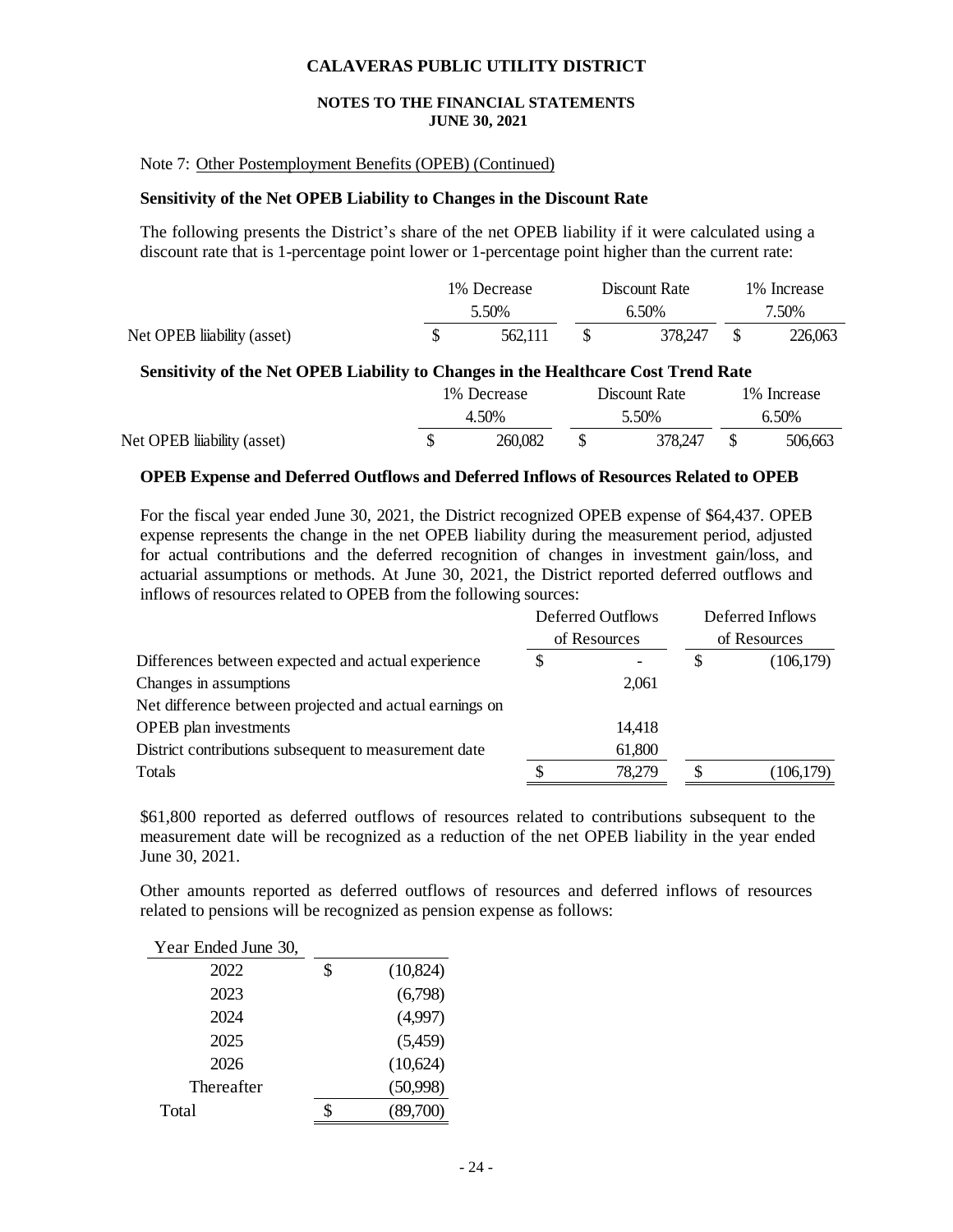#### **NOTES TO THE FINANCIAL STATEMENTS JUNE 30, 2021**

#### Note 8: Lease Income

The District derives a portion of its revenue from the rental of real property based on a fixed lease amount. All leases of the District are treated as operating leases for accounting purposes. Lease terms are for a period of five years. Tenant shall have the right to extend the leases for five additional five year terms. Because these are cancelable leases we do not present the operating revenue over the term of the lease.

#### Note 9: Commitments and Contingent Liabilities

In the normal course of business, the District can be a defendant in lawsuits. Defense of lawsuits is typically handled by the District's insurance carrier and losses, if any, are expected to be covered by insurance.

Engineering and Other Significant Commitments

The District has ongoing commitments related for engineering and professional services.

#### **COVID 19**

In December 2019, a novel strain of coronavirus has spread around the world resulting in business and social disruption. The coronavirus was declared a Public Health Emergency of International Concern by the World Health Organization on January 30, 2020. The operations and business results of Calaveras Public Utility District could potentially be adversely affected by this global pandemic. The extent to which the coronavirus may impact business activity or investment results will depend on future developments, which are highly uncertain and cannot be predicted, including new information which may emerge concerning the severity of the coronavirus and the actions required to contain the coronavirus. The District has not included any contingencies in the financial statements specific to this issue.

#### Note 10: Subsequent Events

Subsequent to fiscal year the District awarded Phase I of the Clearwell Tank Project contract to Farr Construction in the amount of \$2,018,680. Subsequent to fiscal year end the District awarded Phase II of the Clearwell Tank Project to Campbell Construction in the amount of \$405,926.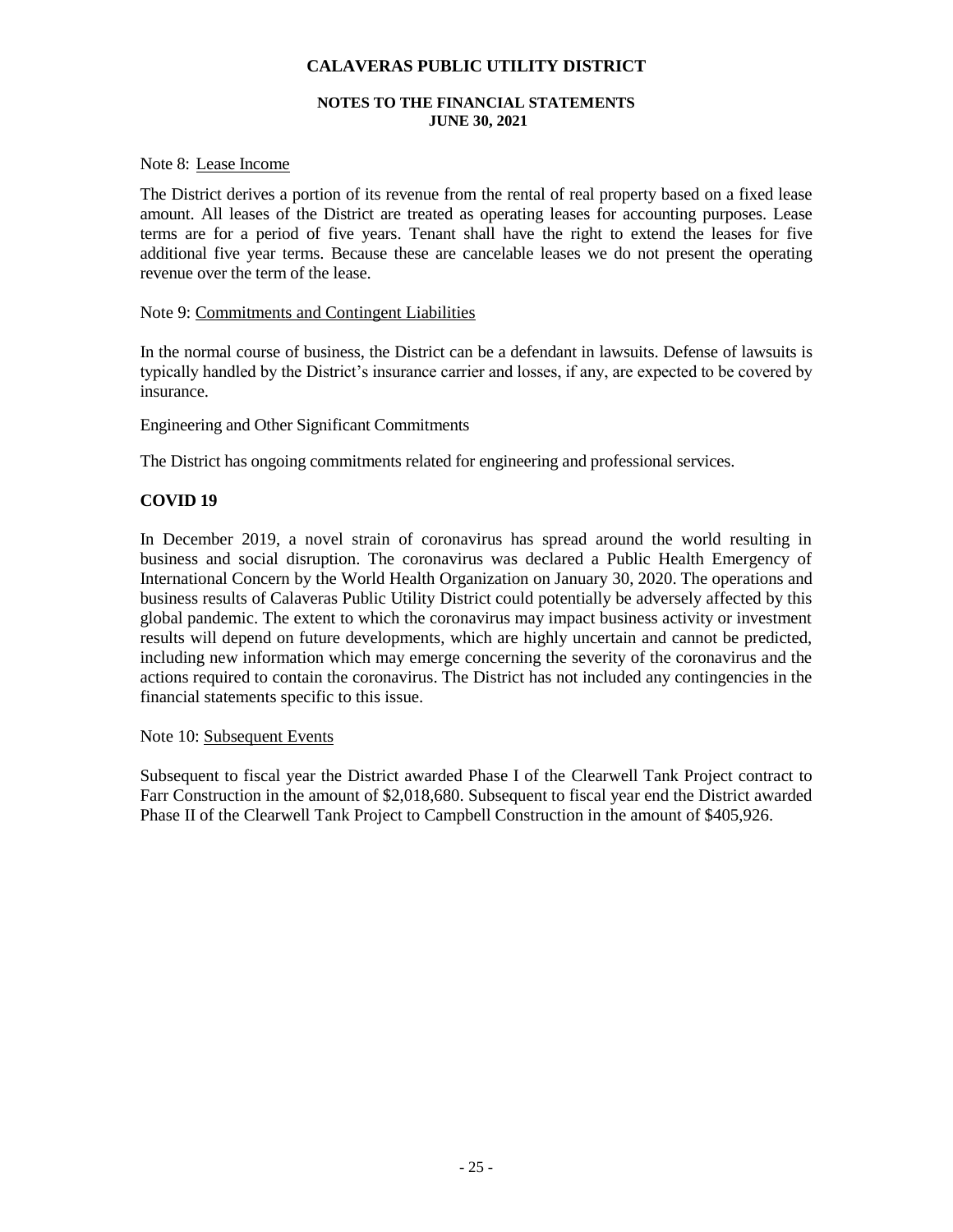#### **REQUIRED SUPPLEMENTARY INFORMATION SCHEDULE OF DISTRICT CONTRIBUTIONS JUNE 30, 2021**

| Reporting date | District's proportion<br>of the net pension<br>liability (asset) | District's proportionate<br>share of the net pension<br>liability (asset) | District's<br>covered-employee<br>payroll | District's proportionate share of<br>the net pension liability (asset)<br>(asset) as a percentage of its<br>covered-employee payroll | Plan fiduciary net position<br>as a percentage of<br>the total pension liability |
|----------------|------------------------------------------------------------------|---------------------------------------------------------------------------|-------------------------------------------|--------------------------------------------------------------------------------------------------------------------------------------|----------------------------------------------------------------------------------|
| 6/30/2015      | 0.02420%                                                         | \$598,151                                                                 | \$356,336                                 | 167.86%                                                                                                                              | 83.03%                                                                           |
|                |                                                                  |                                                                           |                                           |                                                                                                                                      |                                                                                  |
| 6/30/2016      | 0.02896%                                                         | \$794,436                                                                 | \$406,081                                 | 195.63%                                                                                                                              | 78.27%                                                                           |
| 6/30/2017      | 0.02913%                                                         | \$1,011,935                                                               | \$486,149                                 | 208.15%                                                                                                                              | 76.29%                                                                           |
| 6/30/2018      | 0.02949%                                                         | \$1,162,316                                                               | \$524,788                                 | 221.48%                                                                                                                              | 70.71%                                                                           |
| 6/30/2019      | 0.03039%                                                         | \$1,145,237                                                               | \$489,302                                 | 234.06%                                                                                                                              | 72.30%                                                                           |
| 6/30/2020      | 0.03096%                                                         | \$1,239,811                                                               | \$535,124                                 | 231.69%                                                                                                                              | 70.70%                                                                           |
| 6/30/2021      | 0.03159%                                                         | \$1,332,360                                                               | \$458,114                                 | 290.84%                                                                                                                              | 70.69%                                                                           |
|                |                                                                  |                                                                           |                                           |                                                                                                                                      |                                                                                  |

\* The amounts presented for each fiscal year were determined as of the fiscal year-end

\*\*The schedule is presented to illustrate the requirement to show information for 10 years. However, until a full 10-year trend is compiled, only information for those years which information is available is presented.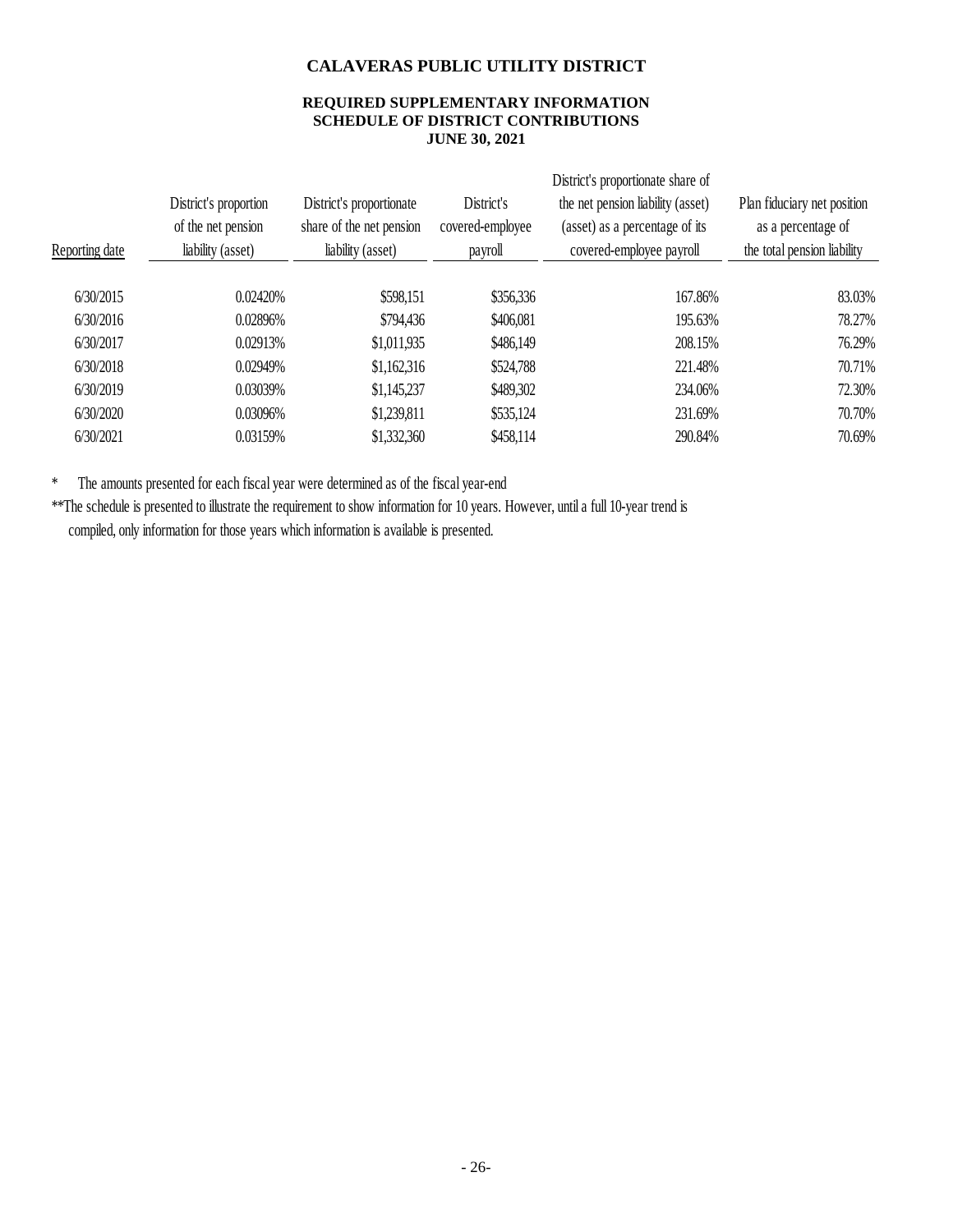#### **REQUIRED SUPPLEMENTARY INFORMATION SCHEDULE OF DISTRICT CONTRIBUTIONS JUNE 30, 2021**

| Reporting date | Contractually<br>required contribution | to the contractually<br>required contribution | Contribution<br>deficiency (excess) | District's covered<br>employee payroll | percentage of covered<br>employee payroll |
|----------------|----------------------------------------|-----------------------------------------------|-------------------------------------|----------------------------------------|-------------------------------------------|
| 6/30/2015      | \$42,626                               | $(\$42,626)$                                  | \$0                                 | \$356,336                              | 11.96%                                    |
| 6/30/2016      | \$80,005                               | $(\$80,005)$                                  | \$0                                 | \$406,081                              | 19.70%                                    |
| 6/30/2017      | \$93,795                               | $(\$93,795)$                                  | \$0                                 | \$486,149                              | 19.29%                                    |
| 6/30/2018      | \$107,494                              | (\$107,494)                                   | \$0                                 | \$524,788                              | 20.48%                                    |
| 6/30/2019      | \$124,795                              | \$124,795                                     | \$0                                 | \$489,302                              | 25.50%                                    |
| 6/30/2020      | \$135,428                              | \$135,428                                     | \$0                                 | \$535,124                              | 25.31%                                    |
| 6/30/2021      | \$144,802                              | \$144,802                                     | \$0                                 | \$458,114                              | 31.61%                                    |

\* The amounts presented for each fiscal year were determined as of the fiscal year-end

\*\*The schedule is presented to illustrate the requirement to show information for 10 years. However, until a full 10-year trend is compiled, only information for those years which information is available is presented.